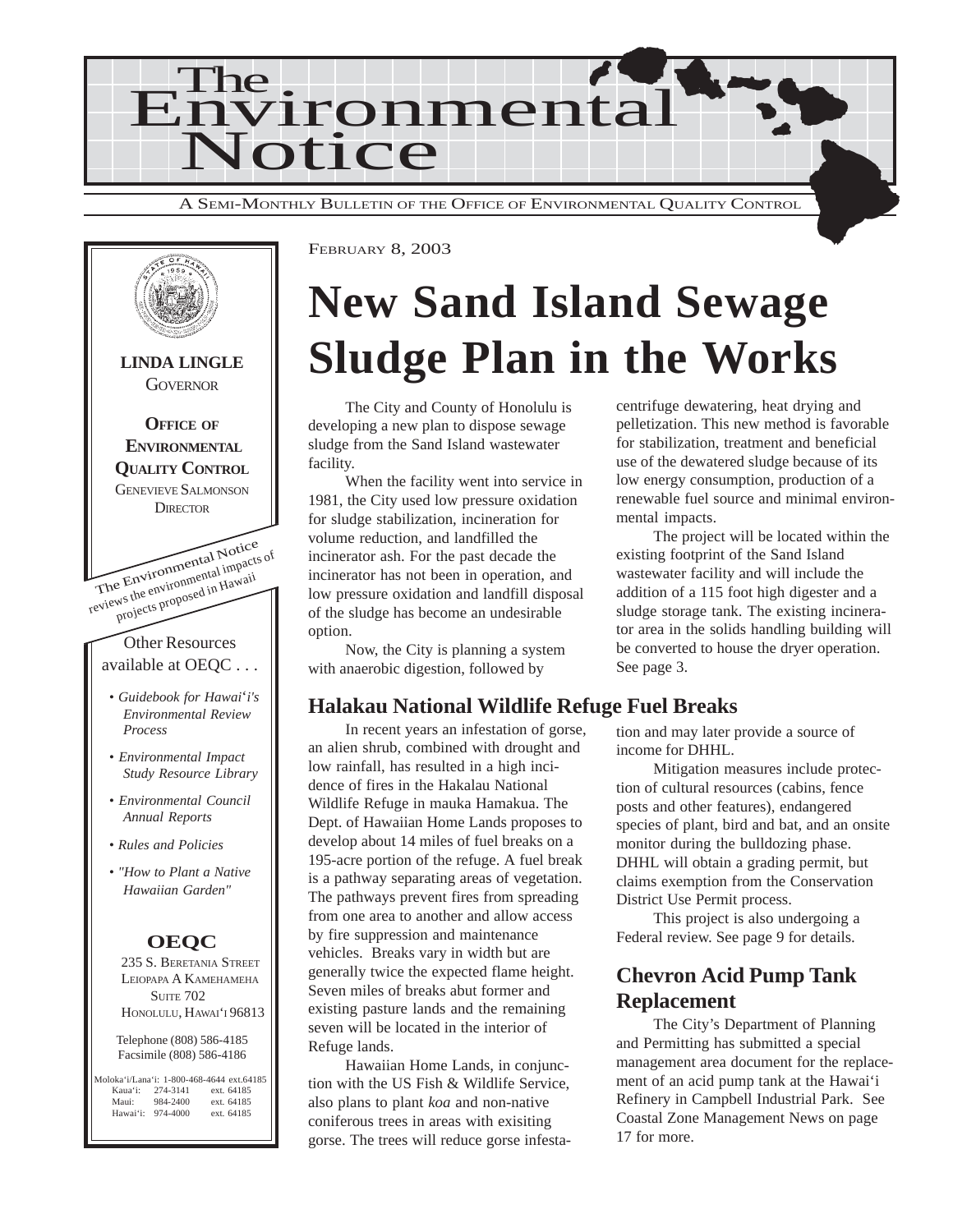# Table of Contents

FEBRUARY 8, 2003

## 1 **O'ahu Notices**

### **Draft Environmental Assessments**

| (1) Sand Island Wastewater Treatment Plant New In-Vessel |  |
|----------------------------------------------------------|--|
|                                                          |  |

#### **Final Environmental Assessments/**

| <b>Findings of No Significant Impacts (FONSI)</b>    |  |
|------------------------------------------------------|--|
|                                                      |  |
| (3) Halawa Collection System Maintenance Baseyard  4 |  |
|                                                      |  |

### **Previously Published Projects Pending Public Comments**

## 7 **Kaua'i Notices**

| <b>Previously Published Projects Pending Public Comments</b> |  |
|--------------------------------------------------------------|--|
|                                                              |  |

## 3 **Maui Notices**

#### **Final Environmental Assessments/**

#### **Findings of No Significant Impacts (FONSI)**

[\(1\) Pa'ia Main Post Office and Adjacent Country Town Business/](#page-6-0) [Parking Area Entitlements Requests](#page-6-0) .............................................. 7

### **National Environmental Policy Act (NEPA)**

| U.S. Air Force Proposed Atmospheric Data Collection Flight Tests, |  |
|-------------------------------------------------------------------|--|
|                                                                   |  |

#### **Withdrawal**

| <b>Previously Published Projects Pending Public Comments</b> |  |
|--------------------------------------------------------------|--|
|                                                              |  |

## 6 **Hawai'i Notices**

#### **Draft Environmental Assessments**

| (1) Hakalau Forest National Wildlife Refuge Fuel Break |  |
|--------------------------------------------------------|--|
|                                                        |  |
|                                                        |  |

#### **Final Environmental Assessments/**

#### **Findings of No Significant Impacts (FONSI)**

| (4) Kamehameha Investment Corporation Multi-Family Residential                                                                                   |  |
|--------------------------------------------------------------------------------------------------------------------------------------------------|--|
|                                                                                                                                                  |  |
|                                                                                                                                                  |  |
|                                                                                                                                                  |  |
| $\mathbf{A}$ and $\mathbf{B}$ and $\mathbf{B}$ are $\mathbf{A}$ and $\mathbf{B}$ and $\mathbf{B}$ and $\mathbf{A}$ and $\mathbf{A}$ $\mathbf{B}$ |  |

#### **National Environmental Policy Act (NEPA)**

| Kaloko-Honokohau National Historical Park Wastewater Disposal |  |
|---------------------------------------------------------------|--|
|                                                               |  |

#### **Previously Published Projects Pending Public Comments**

| Theater High Altitude Area Defense (THAAD) Pacific Test Flights |  |
|-----------------------------------------------------------------|--|
|                                                                 |  |
|                                                                 |  |

## s **Shoreline Notices**

## V **Pollution Control Permit Applications**

|--|

## ^ **Coastal Zone News**

| Special Management Area Documents (Chapter 25, Revised      |
|-------------------------------------------------------------|
|                                                             |
| Remove Abandoned Cast Iron Pipe from Near Shore Waters, Ewa |
|                                                             |
| Special Management Area (SMA) Minor Permits  18             |

### { **Federal Notices**

| Air Tour Management Plan Meeting for Hawai'i Volcanoes National |  |
|-----------------------------------------------------------------|--|
|                                                                 |  |
|                                                                 |  |
|                                                                 |  |
|                                                                 |  |

*OEQC intends to make the information in this bulletin accessible to everyone. Individuals that require this material in a different format (such as large type or braille), should contact our office for assistance.*

| The Environmental Notice | <b>Office of Environmental Quality Control</b> | Page 2 |
|--------------------------|------------------------------------------------|--------|
|--------------------------|------------------------------------------------|--------|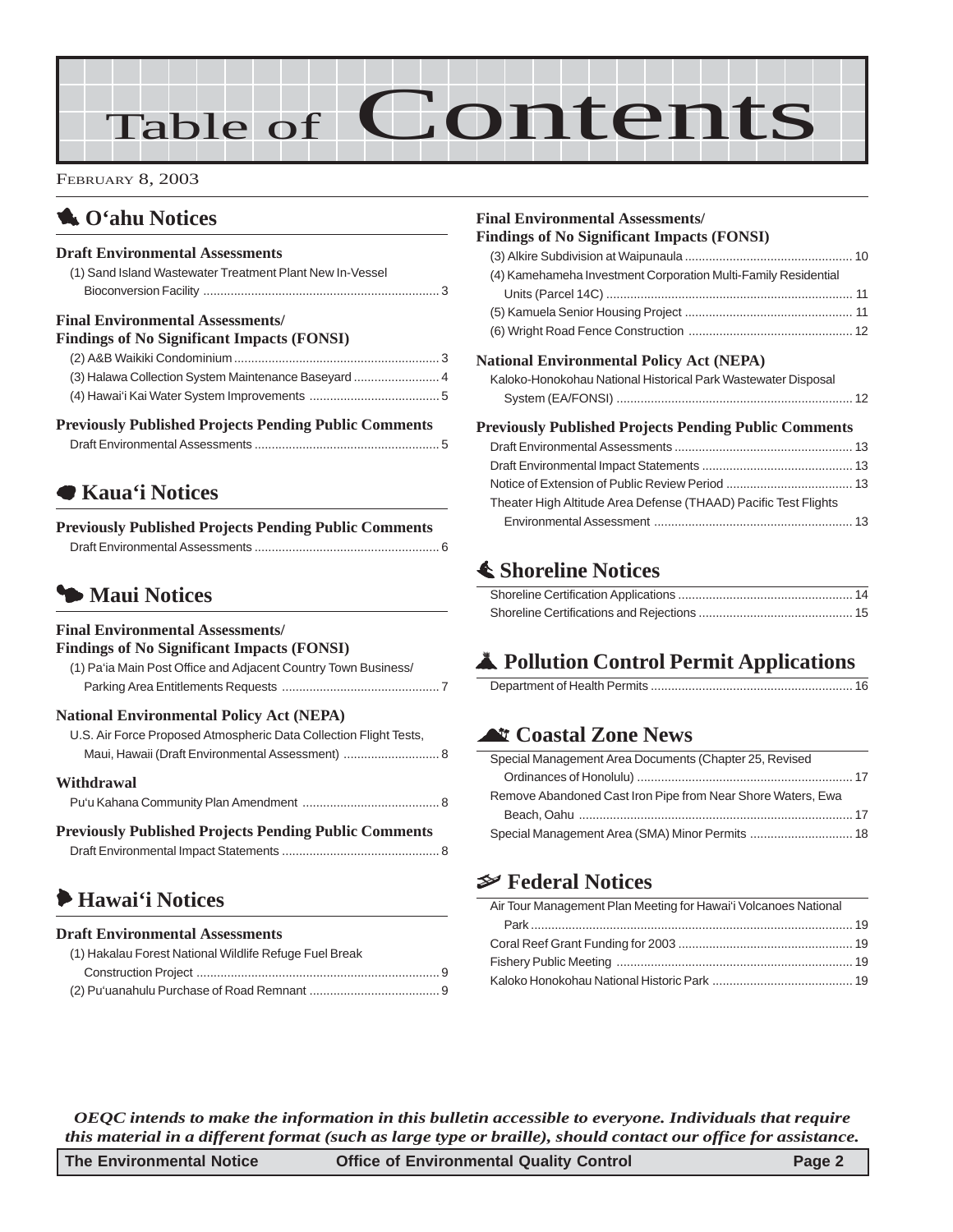FEBRUARY 8, 2003

## <span id="page-2-0"></span>**Draft Environmental Assessments**

## 1 **(1) Sand Island Wastewater Treatment Plant New In-Vessel Bioconversion Facility**

| Honolulu                                 |
|------------------------------------------|
| $1 - 5 - 041:005$                        |
| Synagro-WWT, Inc.                        |
| 1110 Benfield Blvd., Suite B             |
| Millerville, MD 21108                    |
| Contact: Jim Hecht (410-729-1440)        |
| <b>Approving Agency/Accepting</b>        |
| City and County of Honolulu              |
| Department of Environmental Services     |
| 1000 Uluohia Street, Suite 308           |
| Kapolei, Hawai'i 96707                   |
| Contact: Wilma Namumnart (692-5159)      |
| Analytical Planning Consultants, Inc.    |
| 928 Nu'uanu Avenue, Suite 502            |
| Honolulu, Hawai'i 96817                  |
| Contact: Don Clegg (536-5695)            |
| <b>Public Comment</b>                    |
| March 10, 2003                           |
| DEA First Notice pending public comment. |
|                                          |

Address comments to the applicant with copies to the approving agency or accepting authority, the consultant and OEQC. **Permits**

**Required**: SMA

The applicant is requesting a Special Management Area Permit from the City and County of Honolulu to construct a new In-Vessel Bioconversion Facility at the Sand Island WWTP. The WWTP has used low pressure oxidation for sludge stabilization, incineration for volume reduction, and has landfilled incinerator ash since the Facility went into service in 1981. For the past decade the incinerator has not been in operation, and LPO and landfill disposal of the sludge has become an undesirable option. The City has selected anaerobic digestion, followed by centrifuge dewatering, heat drying and pelletization as a favored alternative for stabilization, treatment and beneficial use of the dewatered sludge due to its low energy consumption, production of a renewable fuel source and minimal environmental impacts. The project will be located within the existing footprint of the WTTP and will include the addition of a 115 foot high digester and a sludge



**O'ahu Notices**

storage tank. The existing incinerator area in the Solids Handling Building will be converted to house the dryer operation.

The proposed project is anticipated to have no adverse or significant impacts to the surrounding area. Impacts to air and noise quality will be short term during construction. The proposed project will support the current and predicted increase in the plant's treatment capacity. Based on the draft EA, a determination of a Finding of No Significant Impact (FONSI) is expected.

## **Final Environmental Assessments/Findings of No Significant Impacts (FONSI)**



## **(2) A&B Waikiki Condominium**

| District:  | Honolulu                                    |
|------------|---------------------------------------------|
| TMK:       | 2-6-16: 2, 4, 6-8, 12-19, 62, 64, 70, 75-77 |
| Applicant: | A&B Waikiki LLC                             |
|            | 822 Bishop Street                           |
|            | Honolulu, Hawai'i 96813                     |
|            | Contact: Richard Stack (525-8410)           |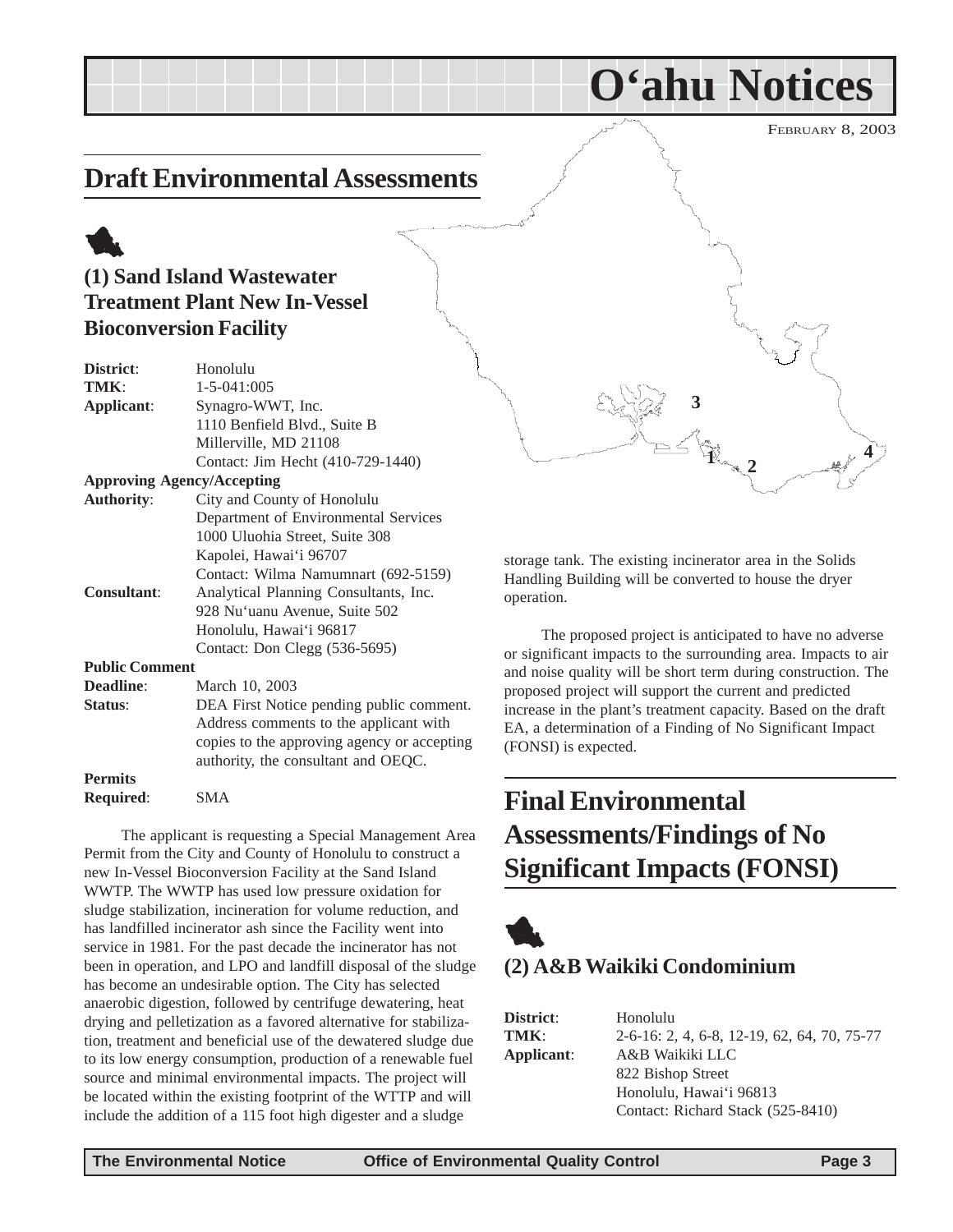## <span id="page-3-0"></span>**O'ahu Notices**

FEBRUARY 8, 2003

#### **Approving Agency/Accepting**

| City and County of Honolulu            |
|----------------------------------------|
| Department of Planning and Permitting  |
| 650 South King Street, 7th Floor       |
| Honolulu, Hawai'i 96813                |
| Contact: Patrick Seguirant (527-5369)  |
| Wilson Okamoto & Associates, Inc.      |
| 1907 South Beretania St., 4th Floor    |
| Honolulu, Hawai'i 96826                |
| Contact: Earl Matsukawa (946-2277)     |
| FEA/FONSI issued, project may proceed. |
| Waikiki Special District, CUP-1,       |
| Sewer Connection, Grading, Excavation, |
| ROW, Building, Construction            |
|                                        |

The proposed action will include the construction of: a 25-story high-rise condominium tower containing approximately 100 residential units atop a 5-story parking structure containing approximately 230 stalls; a free-standing 2-story commercial building providing approximately 10,000 square feet of commercial space; an at-grade parking lot; residential amenities; driveways; off-street loading areas; and, landscaped open space. The project site in Waikiki encompasses most of the block bounded by Kuhio Avenue, Olohana Street, Ala Wai Boulevard and Kalaimoku Street. Construction activities are anticipated to have short-term noise, ground vibration, trafficand air-quality impacts in the surrounding area. Construction noise and air quality impacts will be minimized by compliance with applicable State Department of Health rules. Alternative construction methods will be examined to mitigate the potential for ground vibration damage to nearby structures. No significant long-term traffic impact in the vicinity of the project site is anticipated. The project will comply with all applicable Waikiki Special District development standards, including those for building height, density, open space, and setbacks.



## **(3) Halawa Collection System Maintenance Baseyard**

**District**: Honolulu **TMK**: 9-9-73: 27 **Applicant**: City and County of Honolulu Department of Design and Construction 650 South King Street Honolulu, Hawai'i 96813 Contact: Clifford Lau (527-6373)

#### **Approving Agency/Accepting**

| <b>Authority:</b>  | Same as above.                         |
|--------------------|----------------------------------------|
| <b>Consultant:</b> | Wilson Okamoto & Associates, Inc.      |
|                    | 1907 South Beretania Street, Suite 400 |
|                    | Honolulu, Hawai'i 96826                |
|                    | Contact: John Sakaguchi (946-2277)     |
| Status:            | FEA/FONSI issued, project may proceed. |
| <b>Permits</b>     |                                        |
| <b>Required:</b>   | Building, NPDES, Grading               |
|                    |                                        |

Since the late 1980's, the City and County of Honolulu has planned to relocate its various maintenance, trades, storage, and operational functions from the Kewalo basin area to other site(s). A consolidated yard (the Honolulu Corporation Yard) was considered on Sand Island, adjacent to the City's Sand Island Wastewater Treatment Plant, on lands set aside by a State of Hawaii through an executive order. As a result of variety of factors, the Honolulu Corporation Yard at Sand Island site is no longer considered viable. Subsequent relocations by various City functions left it necessary to locate a site for the Department of Environmental Services Collection System Maintenance (CSM) function. The selected site project will be used by the CSM function which maintains and repairs the City's wastewater collection system. The project site occupies a total of about 2.1 acres within the Halawa Corporation Yard site in the area formerly used to park City buses.

The proposed CSM Baseyard project site is located in the Primary Urban Center (PUC) in the Halawa Corporation Yard. Until November 2001, the project site was part of the former Halawa bus facility and was used to park City buses. The project site is bounded by Iwaena Street on the west and North Halawa Stream lies on the east. The project site is not located within the City and County of Honolulu Special Management Area.

The CSM Baseyard will consist of one rigid-frame metal two-story building with a total area of about 18,000 square feet (SF), containing trade shops, equipment and material storage, administrative offices, lockers, showers, and toilets. The building siding will be metal with concrete block for the lower about 7 feet. An open-sided storage shed will be constructed to store materials used for the maintenance and repair function. The yard area will be used to park Cityowned vehicles and equipment. No vehicle fueling, washing or maintenance facilities will be located at the CSM Baseyard. A total of approximately 160 City employees will be assigned to the Baseyard. Employee parking will be provided in the Halawa Corporation Yard employee parking lots.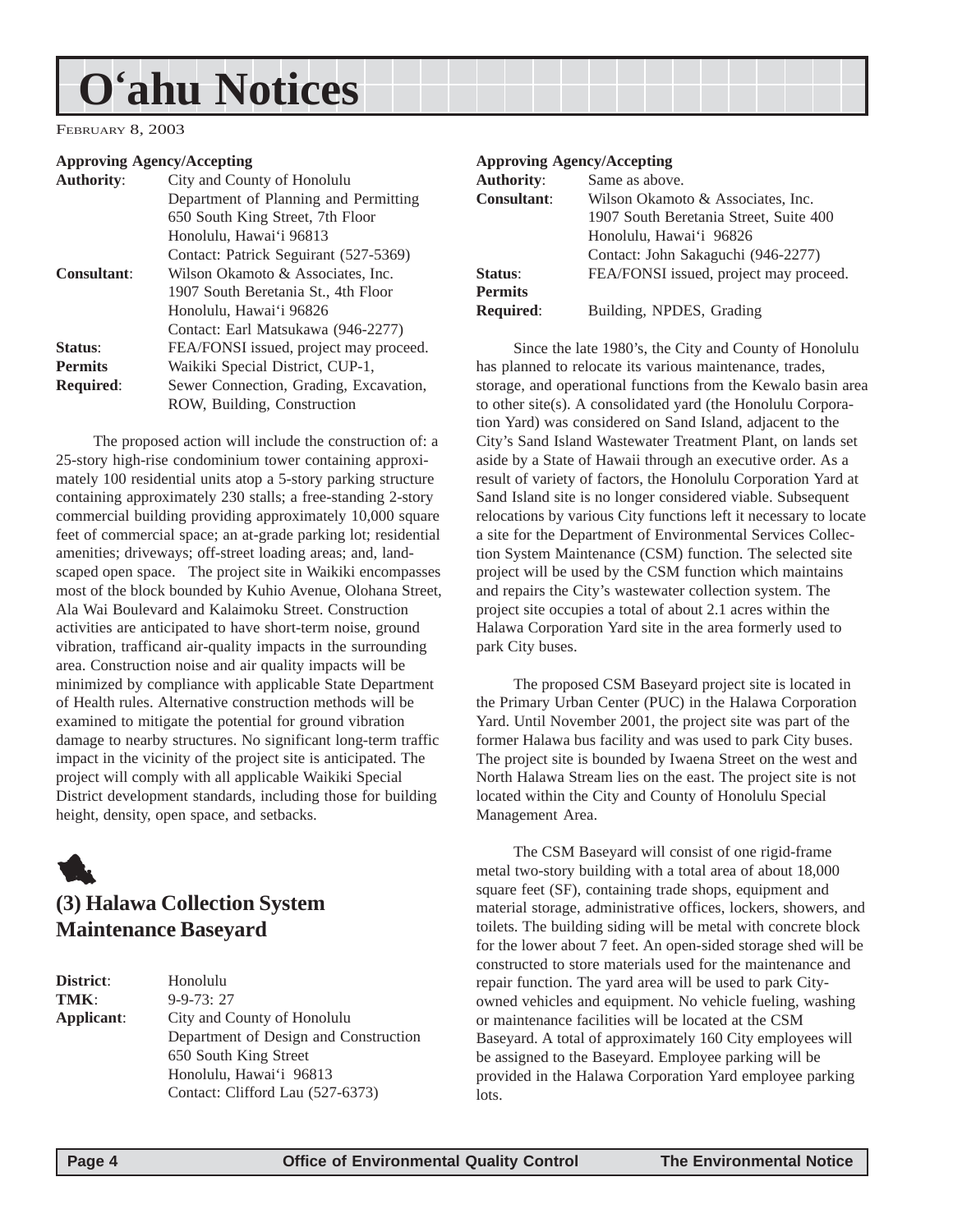<span id="page-4-0"></span>

FEBRUARY 8, 2003

Since the project site has been previously paved and used to park City buses, construction activities would primarily be related to construction of the building and improvement of areas for exterior material storage. These activities will create dust and noise while work occurs on the project site. Once operational, traffic will be generated by the Cityowned vehicles and employees assigned to the CSM Baseyard. A traffic signal will be construction by the City and County of Honolulu at the intersection of Halawa Valley Street and Iwaiwa Street to mitigate anticipated impacts intersection.



### **(4) Hawai'i Kai Water System Improvements**

| District:                         | Honolulu                                  |
|-----------------------------------|-------------------------------------------|
| TMK:                              | 3-9-10: por. 1, por. 39, 82, 89, 92       |
| Applicant:                        | City and County of Honolulu               |
|                                   | Board of Water Supply                     |
|                                   | 630 South Beretania Street                |
|                                   | Honolulu, Hawai'i 96843                   |
|                                   | Contact: Scot Muraoka (527-5221)          |
| <b>Approving Agency/Accepting</b> |                                           |
| <b>Authority:</b>                 | City and County of Honolulu               |
|                                   | Board of Water Supply                     |
|                                   | 630 South Beretania Street                |
|                                   | Honolulu, Hawai'i 96843                   |
|                                   | Contact: Clifford Jamile (527-6180)       |
| <b>Consultant:</b>                | Kimura International, Inc.                |
|                                   | 1600 Kapi'olani Blvd., Suite 1610         |
|                                   | Honolulu, Hawai'i 96814                   |
|                                   | Contact: Glenn Kimura (944-8848)          |
| Status:                           | FEA/FONSI issued, project may proceed.    |
| <b>Permits</b>                    | CDUP, Sec. 10, Sec. 401-WQC, NPDES,       |
| <b>Required:</b>                  | Construction/Trenching, Stormwater Sewer, |
|                                   | Noise                                     |

The Board of Water Supply, City and County of Honolulu, proposes to install a 16-inch water main in the public right-of-way through portions of lower Kalama Valley in Hawai'i Kai. The proposed alignment extends from Kealahou Street (at a point approximately 160 feet below the intersection of Kealahou and Mokuhano Streets) to the Kalama Valley reservoir. The proposed pipeline will follow an alignment along Kealahou Street, Mokuhano Street, Honokahua Street, Kepaniwai Street, and Ka'eleku Street. The total length of the new pipeline will be approximately 2,810 feet (or one-half mile). A portion of the access road

from Ka'eleku Street, as well as the water tank site, are located in the State Conservation District.

The new main is needed to improve transmission reliability to the Kalama and Kamiloiki Valleys and allows for increased domestic water pressure for residences along located near the 170-foot service limit.

Anticipated project-related impacts are limited to shortterm, construction impacts that include traffic delays, construction noise, dust, and possible erosion. A traffic control plan and adherence to all State and local regulations governing construction activities will minimize environmental harm and inconvenience to the public.

## **Previously Published Projects Pending Public Comments**

### **Draft Environmental Assessments**

### **1. Makiki Town Center and Wilder Avenue Revitalization Master Plan**

**Applicant**: City and County of Honolulu Department of Design and Construction 650 South King Street Honolulu, Hawai'i 96813 Contact: Don Griffin (527-6324) **Approving Agency/Accepting Authority**: Same as above.

**Public Comment**

**Deadline**: February 22, 2003

### 1 **Kuhio Beach Park Boundary Fence Replacement**

**Applicant**: City & County of Honolulu Department of Design & Construction, 650 S. King Street Honolulu, Hawai'i 96813 Contact: Gregory Hee (527-6977) **Approving Agency/Accepting Authority**: City & County of Honolulu Department of Planning & Permitting 650 South King Street Honolulu, Hawai'i 96813 Contact: Eric Crispin (523-4432) **Public Comment Deadline**: February 22, 2003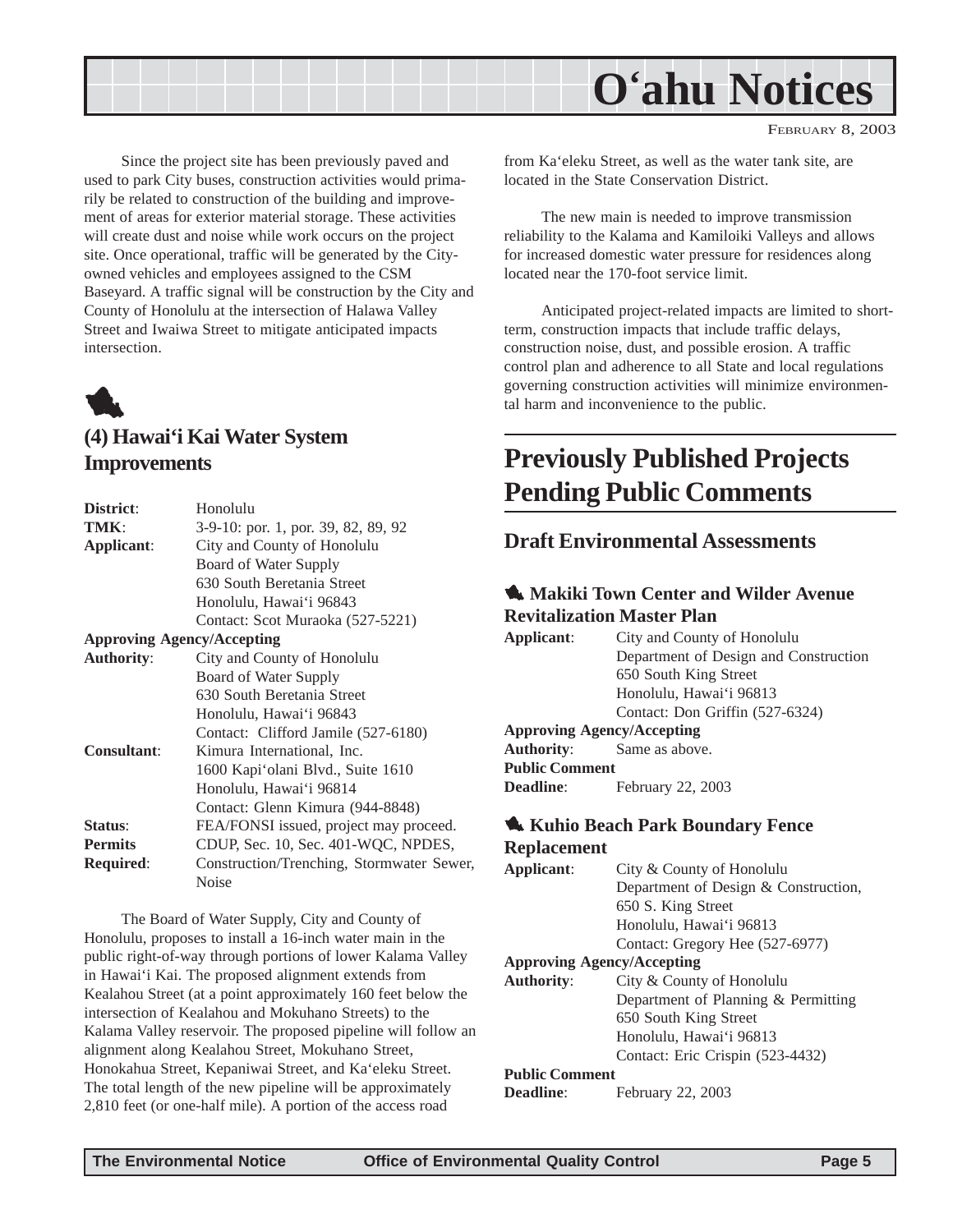## <span id="page-5-0"></span>**O'ahu Notices**

FEBRUARY 8, 2003

### **1. Salt Lake District Park Master Plan Update**

**Applicant**: City and County of Honolulu Department of Design and Construction 650 South King Street, 11th Floor Honolulu, Hawai'i 96813 Contact: Stanford Kuroda (523-4755) **Approving Agency/Accepting Authority**: Same as above.

#### **Public Comment Deadline**: February 22, 2003

### 1 **South Punalu'u Bridge Replacement**

| Applicant:            | Department of Transportation      |
|-----------------------|-----------------------------------|
|                       | <b>Highways Division</b>          |
|                       | 601 Kamokila Boulevard, Room 602  |
|                       | Kapolei, Hawai'i 96707            |
|                       | Contact: Henry Kennedy (692-7550) |
|                       | <b>Approving Agency/Accepting</b> |
|                       | <b>Authority:</b> Same as above.  |
| <b>Public Comment</b> |                                   |
| Deadline:             | February 22, 2003                 |
|                       |                                   |

### 1 **Wai'anae Coast YMCA**

| Applicant:                        | Young Men's Christian Association |
|-----------------------------------|-----------------------------------|
|                                   | (YMCA) of Honolulu                |
|                                   | 1441 Pali Highway                 |
|                                   | Honolulu, Hawai'i 96813           |
|                                   | Contact: Glenn Tsugawa (531-3558) |
| <b>Approving Agency/Accepting</b> |                                   |
| <b>Authority:</b>                 | City and County of Honolulu       |
|                                   | Department of Community Services  |
|                                   | 711 Kapi'olani Blvd., Room 1422   |
|                                   | Honolulu, Hawai'i 96813           |
|                                   | Contact: Paul Kobata (592-8626)   |
| <b>Public Comment</b>             |                                   |
| Deadline:                         | February 22, 2003                 |
|                                   |                                   |



## **Kaua'i Notices**

## **Previously Published Projects Pending Public Comments**

### **Draft Environmental Assessments**

### 7 **Kekaha Residence Lots**

**Applicant**: Department of Hawaiian Home Lands P.O. Box 1879 Honolulu, Hawai'i 96805 Contact: Stewart Matsunaga (587-6454) **Approving Agency/Accepting**

**Authority**: Same as above. **Public Comment**

**Deadline**: February 22, 2003

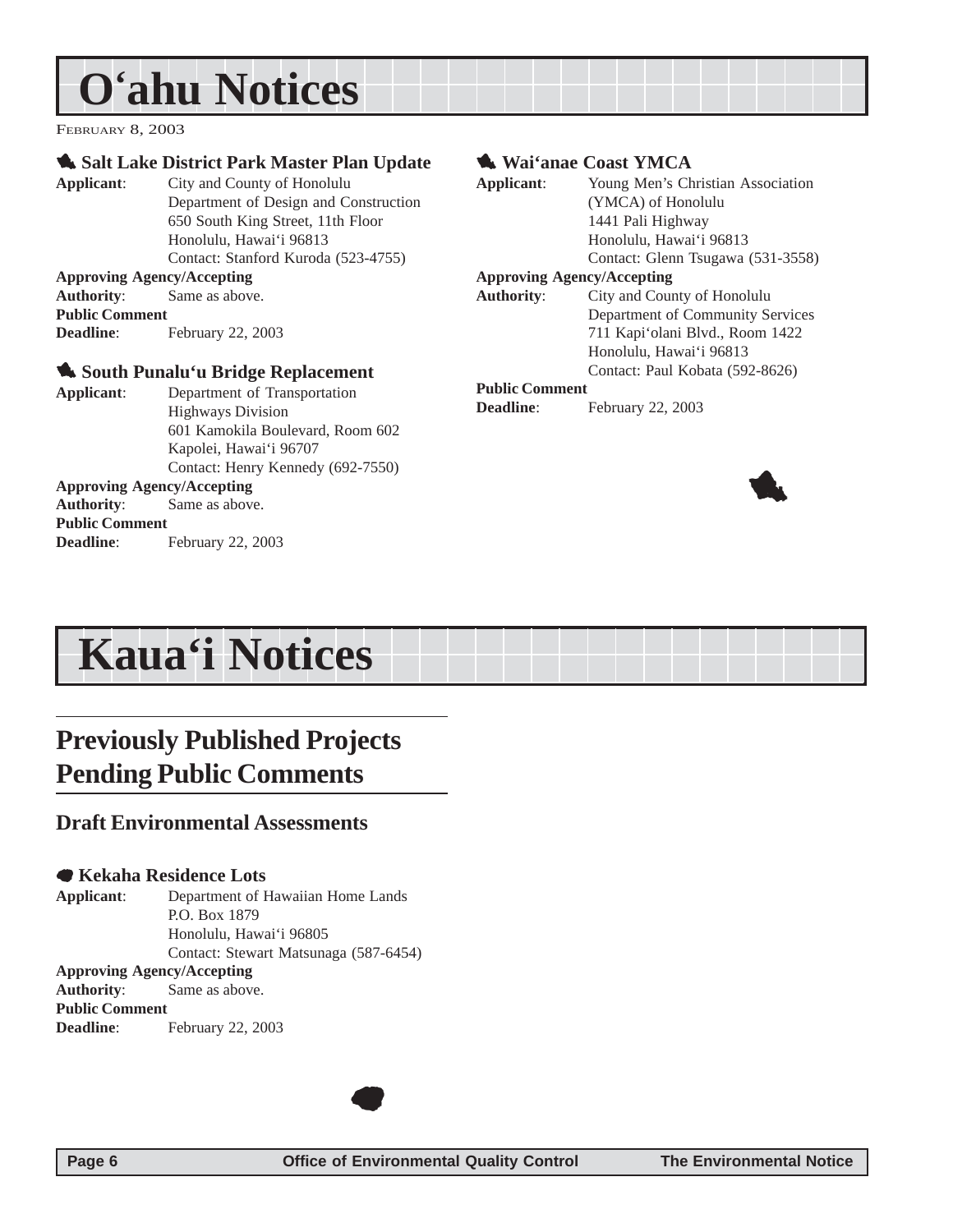## **Maui Notices**

FEBRUARY 8, 2003

<span id="page-6-0"></span>

| TMK:                              | $2-5-5$ : 18 (por.), 61                |
|-----------------------------------|----------------------------------------|
| Applicant:                        | A&B Properties, Inc.                   |
|                                   | 33 Lono Avenue, Suite 400              |
|                                   | Kahului, Hawai'i 96732                 |
|                                   | Contact: Hideo Kawahara (877-5523)     |
| <b>Approving Agency/Accepting</b> |                                        |
| <b>Authority:</b>                 | County of Maui                         |
|                                   | Department of Planning                 |
|                                   | 250 South High Street                  |
|                                   | Wailuku, Hawai'i 96793                 |
|                                   | Contact: Robyn Loudermilk (270-7735)   |
| <b>Consultant:</b>                | Munekiyo & Hiraga, Inc.                |
|                                   | 305 High Street, Suite 104             |
|                                   | Wailuku, Hawai'i 96793                 |
|                                   | Contact: Michael Munekiyo (244-2015)   |
| Status:                           | FEA/FONSI issued, project may proceed. |
| <b>Permits</b>                    | Community Plan Amendment, Zoning       |
| <b>Required:</b>                  | Change, District Boundary Amendment,   |
|                                   | SMA                                    |

A&B Properties, Inc. (A&B) seeks land use approvals for the following properties at Pa'ia, Maui, Hawai'i: (1) a 1.043-acre parcel identified as TMK (2)2-5-5:61, which is the site of the recently completed Pa'ia Main Post Office; and (2) a 5.125-acre parcel identified as TMK (2)2-5-5:18 (por.), which is currently used for sugar cane cultivation.

The U.S. Postal Service (USPS) developed the Pa'ia Main Post Office (Parcel 61) exercising its right to develop this federal facility without local land use approvals ordinarily required. As part of the land sales agreement between the USPS and A&B, it was agreed that A&B would prepare and process applications which would establish the Country Town Business zoning designation for the property.

Concurrently, A&B is seeking appropriate land use designations for an adjoining 5.125-acre parcel owned by Alexander & Baldwin, Inc. to enable the future implementation of Country-Town Business uses, a public parking lot and related public-quasi-public uses. The Country Town Business area encompasses approximately 1.434-acres of the 5.125 acre portion of Parcel 18, while the remaining 3.691-acre area is intended for parking and public quasi-public uses.

Since the proposed land use action involves amendments to the Pa'ia-Haiku Community Plan independent of the County's ten (10) year update process, an Environmental Assessment (EA) has been prepared as required by Chapter 343, Hawaii Revised Statutes. This EA documents the proposed action's technical characteristics, environmental impacts and alternatives. Further, the EA advances findings and conclusions relative to the significance of the project and its surrounding environs.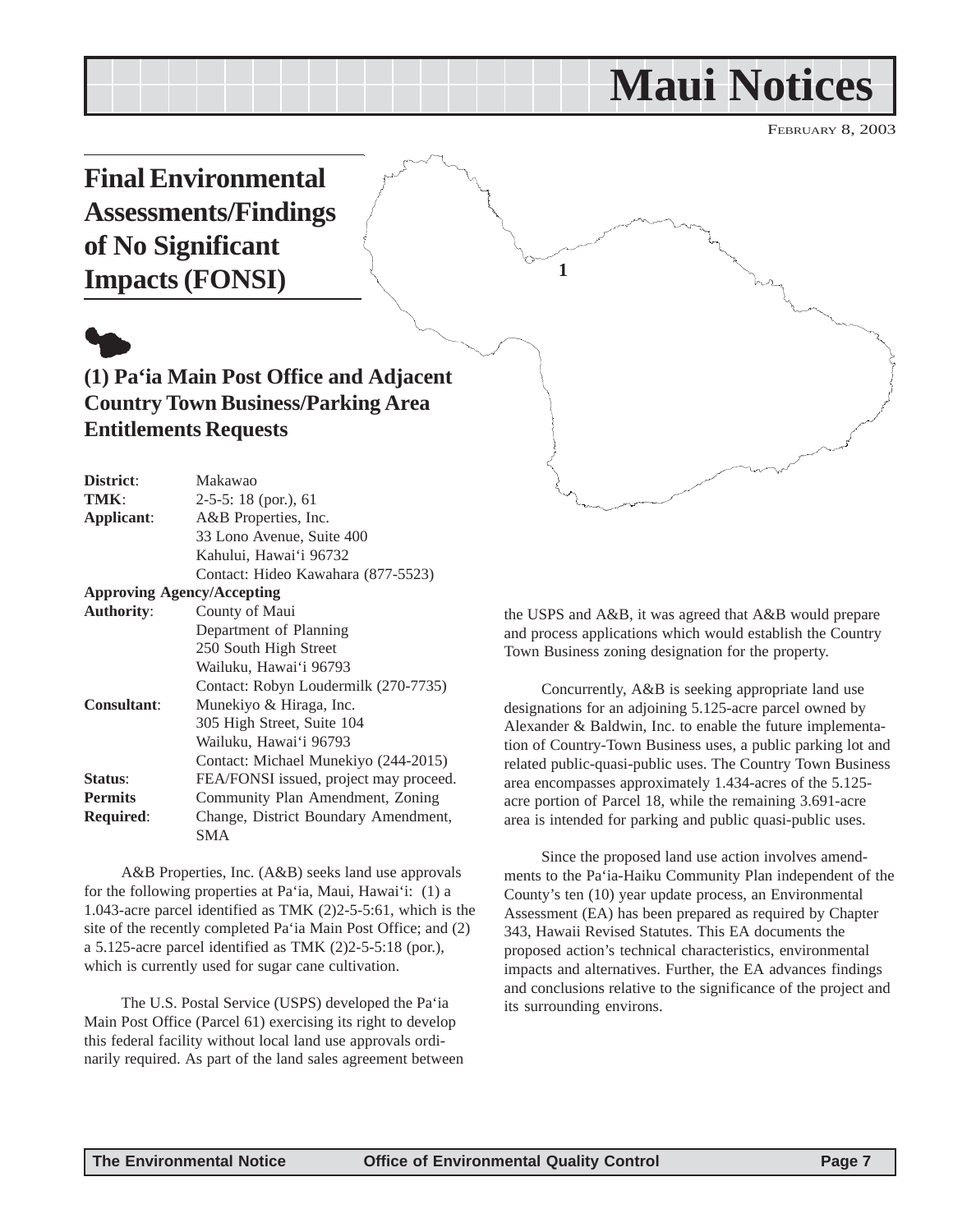## <span id="page-7-0"></span>**Maui Notices**

FEBRUARY 8, 2003

## **National Environmental Policy Act (NEPA)**



## **U.S. Air Force Proposed Atmospheric Data Collection Flight Tests, Maui, Hawaii (Draft Environmental Assessment)**

| Applicant:            | U.S. Air Force                      |
|-----------------------|-------------------------------------|
|                       | Air Force Research Laboratory       |
|                       | Directed Energy Directorate         |
|                       | Kirtland Air Force Base (KAFB), New |
|                       | Mexico                              |
| <b>Public Comment</b> |                                     |
| <b>Deadline</b> :     | February 13, 2003                   |

The Air Force has prepared a draft environmental assessment evaluating potential impacts on the environment associated with proposed atmospheric data collection flight tests. The Air Force Research Laboratory Directed Energy Directorate proposes this action.

The proposed action will provide atmospheric information that could be used to determine whether an airborne platform can produce data that is accurate, precise and within limitations of developing imaging systems for marine environments.

A copy of the draft environmental assessment and the proposed Finding of No Significant Impact (FONSI) is available at the Kihei, Kahului, and Wailuku Libraries reference desks. Kihei library is located at 35 Waimahaihai St; Kahului library is located at 90 School St; and Wailuki library is located at 251 High St. The public comment period ends 13 February 2003. Individuals wishing further information or to contribute comments, should contact Mr. Randy Ueshiro at (808) 249-1372 or Ms. Michelle Hedrick at (505) 846-4574.

## **Withdrawal**



## **Pu'u Kahana Community Plan Amendment**

The County of Maui, Department of Planning has withdrawn the draft EA for the Pu'u Kahana Community Plan Amendment effective January 24, 2003. The draft EA was published in the November 8, 2002 issue of the *Environmental Notice.*

Any questions, please call Ms. Ann Cua of the Maui Planning Department at (808) 270-7735.

## **Previously Published Projects Pending Public Comments**

### **Draft Environmental Impact Statements**

### **<sup>4</sup> Maui Ocean Club Sequel Project**

|                                                    | - Inium Ocean Child Dequei I Foject     |  |
|----------------------------------------------------|-----------------------------------------|--|
| Marriott Vacation Club International<br>Applicant: |                                         |  |
|                                                    | Construction and Development            |  |
|                                                    | Hawai'i Regional Office                 |  |
|                                                    | 1001 Kamokila Blvd, Suite 202           |  |
|                                                    | Kapolei, Hawai'i 96707                  |  |
|                                                    | Contact: Steve Busch (742-8850/Fax 742- |  |
|                                                    | 6368)                                   |  |
|                                                    | <b>Approving Agency/Accepting</b>       |  |
| <b>Authority:</b>                                  | County of Maui, Planning Department     |  |
|                                                    | 250 South High Street                   |  |
|                                                    | Wailuku, Hawai'i, 96793                 |  |
|                                                    | Contact: Joe Alueta (270-7735)          |  |
| <b>Public Comment</b>                              |                                         |  |
| <b>Deadline:</b>                                   | February 22, 2003                       |  |

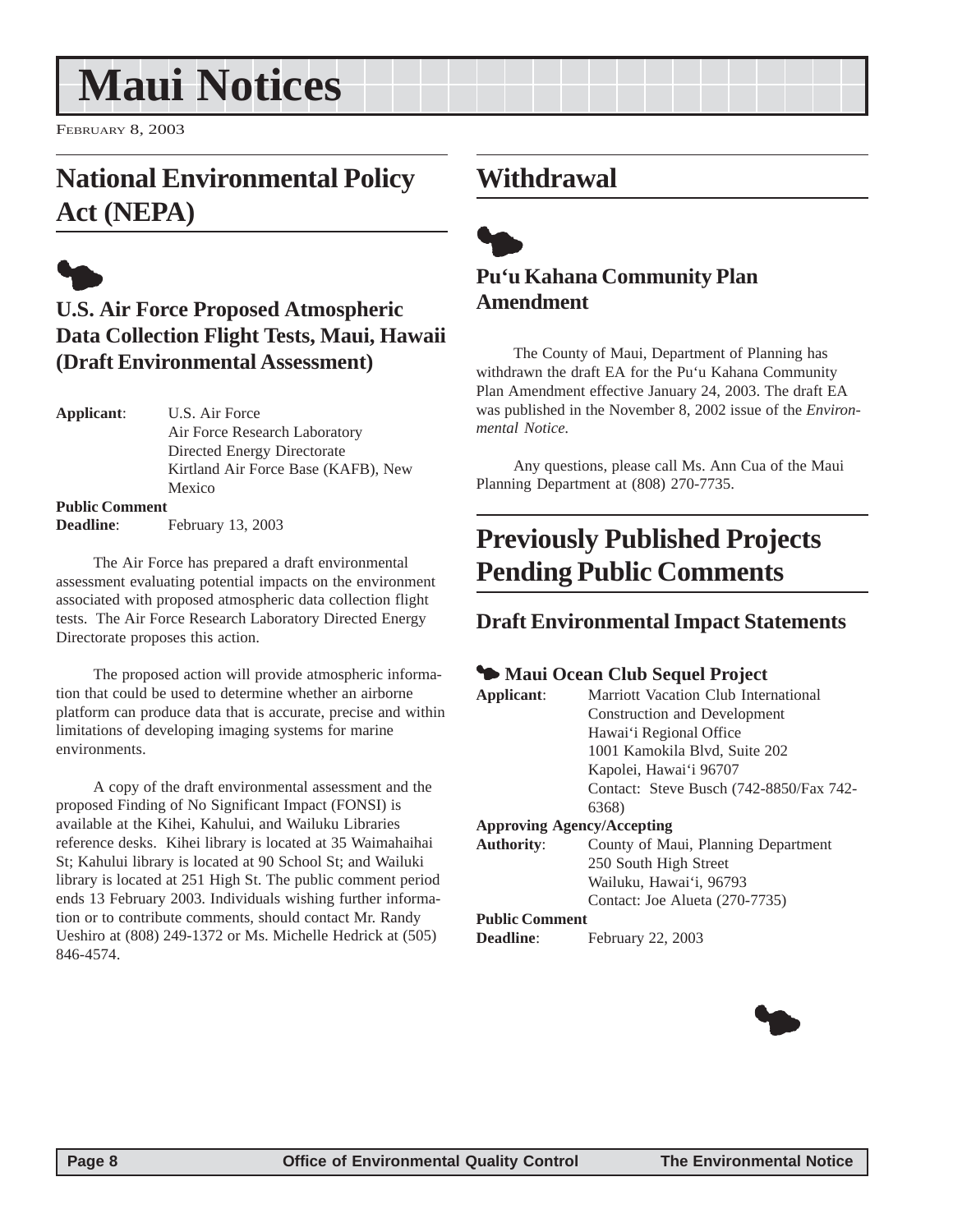FEBRUARY 8, 2003

## <span id="page-8-0"></span>**Draft Environmental**

copy to OEQC.

**This a joint Federal-State EA.**

in high elevation, fire prone areas.

**Required:** Grading [applicant is exempt from CDUP]

In an effort to protect state and private neighboring lands as well as native biological resources at Hakalau Forest NWR from wildfire, the Department of Hawaiian Home Lands and Hakalau Forest NWR are partnering in a proposal to construct approximately 14 miles of fuel breaks. Seven miles of fuel breaks would occur along a shared boundary within former and existing pasture lands on Mauna Kea. The remaining 7 miles would be constructed on Refuge lands, also

The fuel breaks will provide protection to state and private land owner resources while benefitting native species and cultural resources within the Refuge. The project will provide a long-term fuel break in an area surrounded by hazardous fuels including the noxious weed gorse and exotic pasture grass. DHHL has developed native tree and exotic pine reforestation plans for lands immediately adjacent to the Refuge in an effort to contain the spread of gorse on their lands. The Refuge has planted over 250,000 native trees in former pasture areas since acquiring the land in 1985. Native forest within the Refuge provides habitat for three species of

**Permits**



endangered forest birds *(Hawaii creeper, akepa,* and *akiapola'au)*, the endangered Hawaiian goose *(nene)* Hawaiian hoary bat *(ope'ape'a)*, and the Hawaiian hawk *('io)*. Six listed and five candidate plant species also occur on the Refuge.



## **(2) Pu'uanahulu Purchase of Road Remnant**

| District:                         | North Kona                           |  |  |
|-----------------------------------|--------------------------------------|--|--|
| TMK:                              | $7 - 1 - 0.5$                        |  |  |
| Applicant:                        | Rhondall and Edward Rapoza et al     |  |  |
|                                   | P.O. Box 430                         |  |  |
|                                   | Kealakekua, Hawai'i 96750            |  |  |
|                                   | Contact: Edward Rapoza (331-3208)    |  |  |
| <b>Approving Agency/Accepting</b> |                                      |  |  |
| <b>Authority:</b>                 | County of Hawai'i Finance Department |  |  |
|                                   | 25 Aupuni Street, Room 118           |  |  |
|                                   | Hilo, Hawai'i 96720                  |  |  |
|                                   | Contact: Stanley Iwamoto (961-8241)  |  |  |
| <b>Consultant:</b>                | Ron Terry, Ph.D. (982-5831)          |  |  |
|                                   | HC 2 Box 9575                        |  |  |
|                                   | Keaau, Hawai'i 96749                 |  |  |
| <b>Public Comment</b>             |                                      |  |  |
| Deadline:                         | March 10, 2003                       |  |  |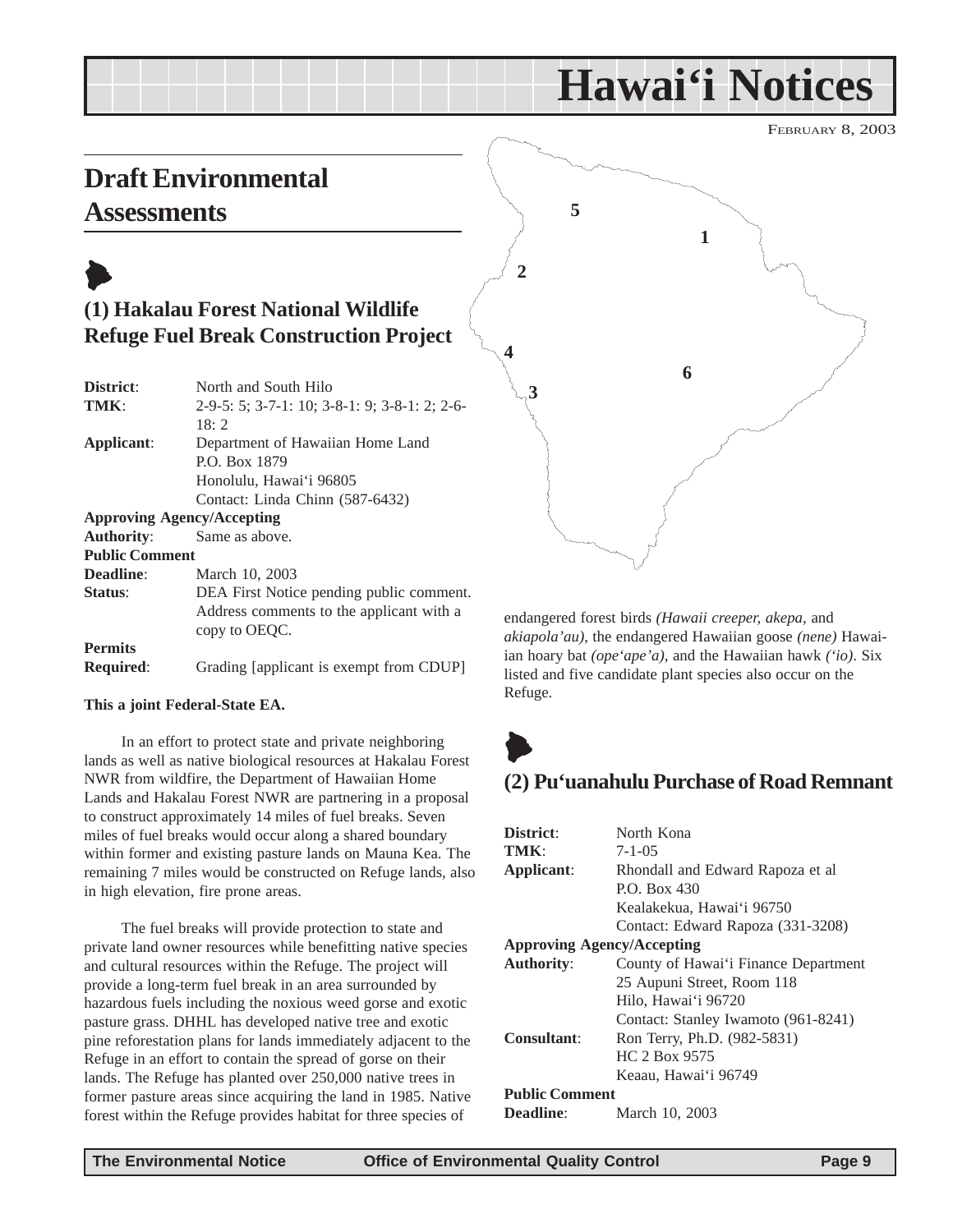#### <span id="page-9-0"></span>FEBRUARY 8, 2003

| Status:          | DEA First Notice pending public comment.    |
|------------------|---------------------------------------------|
|                  | Address comments to the applicant with      |
|                  | copies to the approving agency or accepting |
|                  | authority, the consultant and OEQC.         |
| <b>Permits</b>   | County Council Approval; County             |
| <b>Required:</b> | Subdivision Approval                        |

The project involves the purchase of a remnant of a 25 foot Road Reserve at Pu'uanahulu Homesteads in North Kona. It is approximately 1,160 feet long by 25 feet wide, and encloses an area of 0.877 acres between TMKs 7-1-05:20, 27 and 62. The remnant connects to a system of former road remnants purchased in 1998 from the County of Hawai'i by the Big Island Country Club Estates (BICC), the surrounding real property owner. BICC was obliged as part of its rezoning conditions to install pedestrian walkways and bike lanes to be connected to Mamalahoa Highway, presumably along the subject road remnant or another route through the applicants' property. The road reserve is no longer used as a road, and does not provide actual or legal access to any property, and serves no other private or public function except to access the planned BICC trail and a portion of the historic Pu'u Loa-Kiholo Trail. The surrounding property owners use other routes to access their properties. Big Island Country Club is the only other property owner that utilizes a portion of the remnant for vehicular access, and BICC has agreed with the applicants to release any interest it may have in the road remnant in exchange for the applicants' grant of easement over their properties for ingress and egress to its maintenance baseyard.

Allowing the purchase will relieve the County of Hawai'i from any potential maintenance and liability responsibilities for the road, and will not adversely affect any public or private access or other rights. It will provide the surrounding property owners with the ability to realign the property boundaries through the consolidation/resubdivision process into an arrangement of the same number of lots that better suits the owners.

Several minor adverse environmental conditions related to hazardous materials (e.g., stacks of golf cart batteries) are present in the maintenance yard of the Big Island Country Club, which has spread to include a portion of the subject road remnant. The applicants will work with Big Island Country Club to accomplish the remediation recommended in a Phase I assessment, including removal and disposal of hazardous materials and provision of a release of liability to the County of Hawai'i.

Given conditions as part of the sale requiring the applicants to maintain access to the Pu'u Loa-Kiholo Trail and to provide unrestricted public access through the relocated 25-foot wide access to the planned BICC pedestrian/ bicycle/equestrian trail, no adverse impacts to public access will occur. No other potential adverse environmental impacts are foreseen.

## **Final Environmental Assessments/Findings of No Significant Impacts (FONSI)**

## $\blacklozenge$

### **(3) Alkire Subdivision at Waipunaula**

| District:                         | South Kona                             |  |  |
|-----------------------------------|----------------------------------------|--|--|
| TMK:                              | 8-2-03:32                              |  |  |
| Applicant:                        | Dennis Alkire                          |  |  |
|                                   | P.O. Box 561                           |  |  |
|                                   | Lihue, Hawai'i 96766                   |  |  |
|                                   | Contact: c/o Greg Mooers (885-6839)    |  |  |
| <b>Approving Agency/Accepting</b> |                                        |  |  |
| <b>Authority:</b>                 | County of Hawai'i, Planning Department |  |  |
|                                   | 101 Pauahi Street                      |  |  |
|                                   | Hilo, Hawai'i 96720                    |  |  |
|                                   | Contact: Norman Hayashi (961-8288)     |  |  |
| <b>Consultant:</b>                | Ron Terry (982-5831)                   |  |  |
|                                   | HC 2 Box 9575                          |  |  |
|                                   | Kea'au, Hawai'i                        |  |  |
| <b>Status:</b>                    | FEA/FONSI issued, project may proceed. |  |  |
| <b>Permits</b>                    |                                        |  |  |
| <b>Required:</b>                  | SMA                                    |  |  |

The proposed Planned Unit Development (PUD) subdivision would create three lots from one 16.316-acre parcel of land located makai of Napo'opo'o Road and Pali o Manuahi.

The basic alternative to the proposed subdivision is to leave the property intact as one parcel. Although multiple homes might be accommodated through farm dwellings or condominium property regimes, such arrangements would not accomplish the owners' objective of creating three separate parcels of a size appropriate for the zoning.

The subdivision has been designed as a PUD in order to allow potential building pads for all three lots to occupy the less steeply sloped parts of the property, thereby avoiding hazardous terrain and minimizing scenic and cultural impacts. Brief, temporary effects to air quality and ambient noise will occur during construction of homes and farm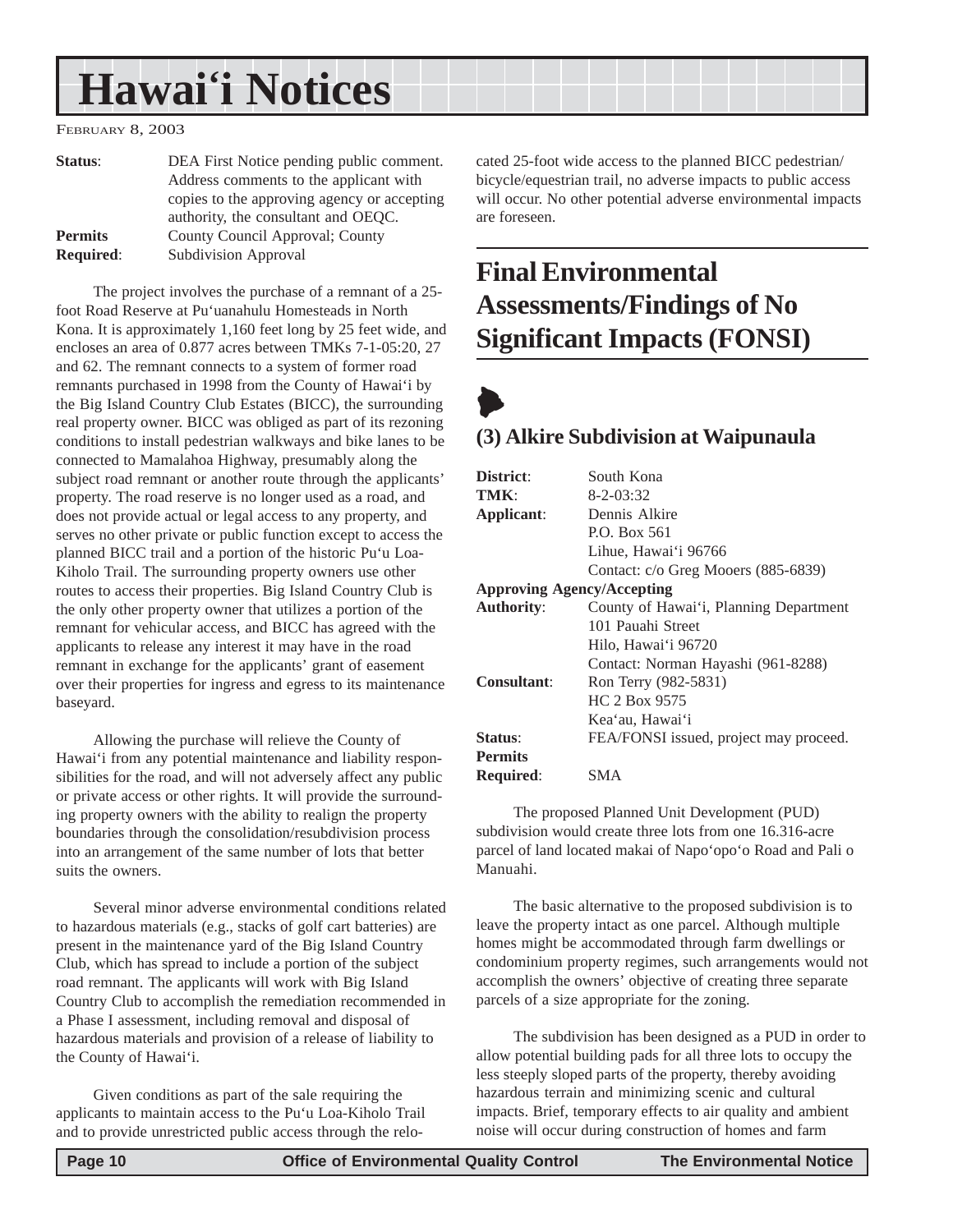<span id="page-10-0"></span>

FEBRUARY 8, 2003

buildings. Impacts to water quality will be avoided through mitigation measures in compliance with State and County regulations and policies. Much of the property is too steep for any use and will not be modified. A further effect is that three households would now be accommodated on the property instead of one, which would be expected to increase the population of South Kona by about six individuals.

The site is located within the Kealakekua Bay Historic District. The State Historic Preservation Division has determined that no archaeological historic sites are present and that no effects to such would likely occur as a result of the action. However, cultural impact analysis has determined that Pali o Manuahi qualifies as a Traditional Cultural Place, and the view plane looking mauka from Kealakekua Bay area has cultural/ historical value. The proposed project will not adversely affect the historic character of the area or the value of Pali o Manuahi by inserting incongruous land uses or interfering with scenic public views, given adherence to proposed building pads. The subdivision will perpetuate lowdensity agricultural uses for the area consistent with current A-5a zoning and will preserve the character of the Historic District.



## **(4) Kamehameha Investment Corporation Multi-Family Residential Units (Parcel 14C)**

| District:          | North Kona                                |  |  |
|--------------------|-------------------------------------------|--|--|
| TMK:               | 7-8-10: por. 35, por. 93                  |  |  |
| <b>Applicant:</b>  | Kamehameha Investment Corporation         |  |  |
|                    | 567 South King Street, Suite 600          |  |  |
|                    | Honolulu, Hawai'i 96813                   |  |  |
|                    | <b>Approving Agency/Accepting</b>         |  |  |
| <b>Authority:</b>  | County of Hawai'i, Department of Planning |  |  |
|                    | 101 Pauahi Street, Suite 3                |  |  |
|                    | Hilo, Hawai'i 96720                       |  |  |
|                    | Contact: Norman Hayashi (961-8288)        |  |  |
| <b>Consultant:</b> | Carlsmith Ball LLP                        |  |  |
|                    | 121 Waianuenue Avenue                     |  |  |
|                    | Hilo, Hawai'i 96720                       |  |  |
|                    | Contact: Steven Lim (935-6644)            |  |  |
| <b>Status:</b>     | FEA/FONSI issued, project may proceed.    |  |  |
| Permits            |                                           |  |  |
| <b>Required:</b>   | SMA                                       |  |  |
|                    |                                           |  |  |

Kamehameha Investment Corporation (KIC) seeks a Special Management Area Use Permit to allow for the development of up to 200 multiple-family residential units and related improvements on approximately 14.47 acres of land [13.129-acre portion of Parcel 35 (KIC Area 14A-1) and a 1.341-acre portion of Parcel 93 (KIC Area 14B-1)] located at the corner of Ali'i Drive and the Kahului-Keauhou Parkway (aka Ali'i Highway) at Kahalu'u and Keauhou 1st, North Kona, Hawai'i. The project area is within the County's Special Management Area which extends from the coastline to the makai boundary of the Kuakini Highway right-of-way. The project site is located entirely within the Kahalu'u Historic District (Site 10-37-4150; a district with multiple sites) which was included in the National Register of Historic Places on December 27, 1974. The Kahalu'u Historic District was removed from the State Register in March, 1980. The project will be developed to comply with all requirements of the archaeological mitigation as approved by the State Historic Preservation Division.

## $\blacktriangleright$ **(5) Kamuela Senior Housing Project**

| District:                                              | South Kohala                           |  |  |
|--------------------------------------------------------|----------------------------------------|--|--|
| TMK:                                                   | 6-4-1: por. of 41                      |  |  |
| Applicant:                                             | Hawai'i Island Community Development   |  |  |
|                                                        | Corporation                            |  |  |
|                                                        | 99 Aupuni Street, Suite 104            |  |  |
|                                                        | Hilo, Hawai'i 96720                    |  |  |
|                                                        | Contact: Keith Kato (969-1158)         |  |  |
| <b>Approving Agency/Accepting</b>                      |                                        |  |  |
| <b>Authority:</b><br>Housing and Community Development |                                        |  |  |
|                                                        | Corporation of Hawai'i                 |  |  |
|                                                        | 677 Oueen Street, Suite 300            |  |  |
|                                                        | Honolulu, Hawai'i 96813                |  |  |
|                                                        | Contact: Janice Takahashi (587-0639)   |  |  |
| <b>Consultant:</b>                                     | Brian T. Nishimura (935-7692)          |  |  |
|                                                        | Planning Consultant                    |  |  |
|                                                        | 101 Aupuni Street, Ste. 217            |  |  |
|                                                        | Hilo, Hawai'i 96720                    |  |  |
| Status:                                                | FEA/FONSI issued, project may proceed. |  |  |
| <b>Permits</b>                                         |                                        |  |  |
| Required:                                              | UІС                                    |  |  |
|                                                        |                                        |  |  |

The Hawai'i Island Community Development Corporation (HICDC) is proposing to develop the Kamuela Senior Housing Project for low income elderly residents on approximately 2.1 acres of land in Waimea, South Kohala, Hawai'i. The project will be built as three and four-plex units with a visual appearance similar to larger single family dwellings as compared to the typical apartment style complex. The 32-unit project will consist of thirty-one 1-bedroom, 1-bath, and handicap accessible units with three basic floor plans consisting of 512, 527, and 576 square feet of living area and one 2 bedroom, 1-bath managers unit.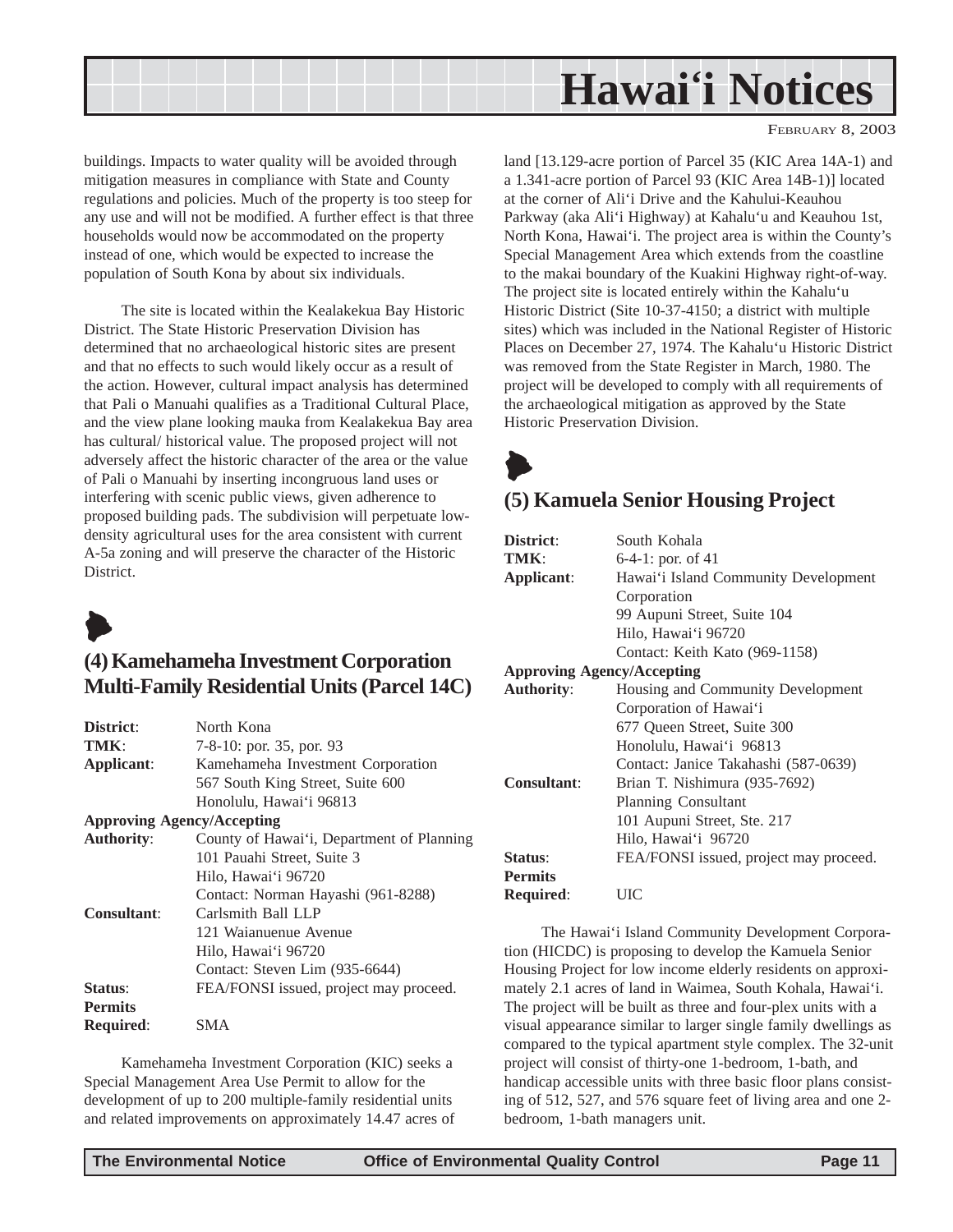#### <span id="page-11-0"></span>FEBRUARY 8, 2003

Short term impacts will result from the proposed construction activity including increased noise levels, dust and exhaust from machinery involved in the installation of the project improvements. The contractor will be instructed to utilize best management practices to minimize all impacts including the use of mufflers and implementing construction curfew periods. State Department of Health regulations will be adhered to during construction.

Potential long term impacts for the project include exposure to damage from earthquakes, strong winds, cooler temperature and wet conditions which affect this section of the Waimea community. These factors will be addressed through proper design and construction techniques which include measures to reduce seismic damage and mitigate the impact of the specific climatic conditions of the area.

Additional long-term impacts including drainage, wastewater and solid waste will be addressed through the compliance with requirements of the Department of Public Works and the State Department of Health.



### **(6) Wright Road Fence Construction**

| District:           | Puna, Ka'u                                  |  |
|---------------------|---------------------------------------------|--|
| TMK:                | 'Ola'a, Puna: 1-9-01-1; Kilauea, Ka'u: 9-9- |  |
|                     | $01-7$                                      |  |
| Applicant:          | Department of Land and Natural Resources    |  |
|                     | Division of Forestry and Wildlife           |  |
|                     | Natural Area Reserves System                |  |
|                     | P.O. Box 4849                               |  |
|                     | Hilo, Hawai'i 96720                         |  |
|                     | Contact: Lisa Hadway (974-4221)             |  |
|                     | <b>Approving Agency/Accepting</b>           |  |
| <b>Authority:</b>   | Same as above.                              |  |
| $\mathbf{C}$ totuar | $EEA/ENNICI$ issued project may proceed     |  |

**Status:** FEA/FONSI issued, project may proceed. **Permits Required**: NA In an effort to better protect native biological resources,

the 'Ola'a-Kilauea Partnership is proposing the construction of 1-1/2 miles of fencing and upgrade of 3 miles of existing fence to create a 2300 acre fenced management unit at the end of Wright Road in Volcano. The management unit will contain portions of the Pu'u Maka'ala Natural Area Reserve and Kamehameha Schools land. The project will include fence installation to exclude livestock and feral ungulates, feral ungulate control within the unit, and the control of nonnative alien plant species along the fence corridor and within the unit. The area proposed for fencing contains diverse

native forest and provides habitat for four species of endangered forest birds, the endangered Hawaiian hoary bat, the endangered Hawaiian Hawk, eleven listed/candidate endangered plant species, and two candidate endangered invertebrates.

## **National Environmental Policy Act (NEPA)**

 $\blacktriangleright$ 

### **Kaloko-Honokohau National Historical Park Wastewater Disposal System (EA/ FONSI)**

| District:  | North Kona                               |
|------------|------------------------------------------|
| Applicant: | U.S. Department of the Interior          |
|            | <b>National Park Service</b>             |
|            | 73-4786 Kanalani Street, #14             |
|            | Kailua-Kona, Hawai'i 96740               |
|            | Contact: Geraldine Bell (329-6881 x 201) |
|            |                                          |

The National Park Service is proposing to install a sewer force main to dispose of wastewater from restrooms proposed within Kaloko-Honokohau National Historical Park (NHP). The force main would run from the park down to the county sewage treatment plant. Presently, Kaloko-Honokohau lacks permanent visitor restroom facilities. The proposed force main would be laid on top of a lava surface for a distance of more than one mile, except for the short distance where it crosses the Honokohau Harbor access road where itwould be undergrounded. A small lift station would be installed within the park in a disturbed area near the proposed restroom to pump wastewater to the tie-in with the treatment plant's gravity trunk sewer line. A narrow road would be bulldozed on the lava surface to permit the installation, inspection and maintenance of the proposed force main. The National Park Service (NPS) would utilize an easement granted by Hawai'i County and a permit granted by the State of Hawai'i to bulldoze the service road and install the force main on state lands outside the national park boundary. At the present time, no sewer lines are available nearby to allow the national park to hook up with the county sewage treatment plant. The proposed action is considered an interim solution until the national park is able to connect with permanent sewer transmission lines to be installed along the nearby highway right-of-way.

For more information call Geraldine Bell at (808) 329- 6881 ext. 201.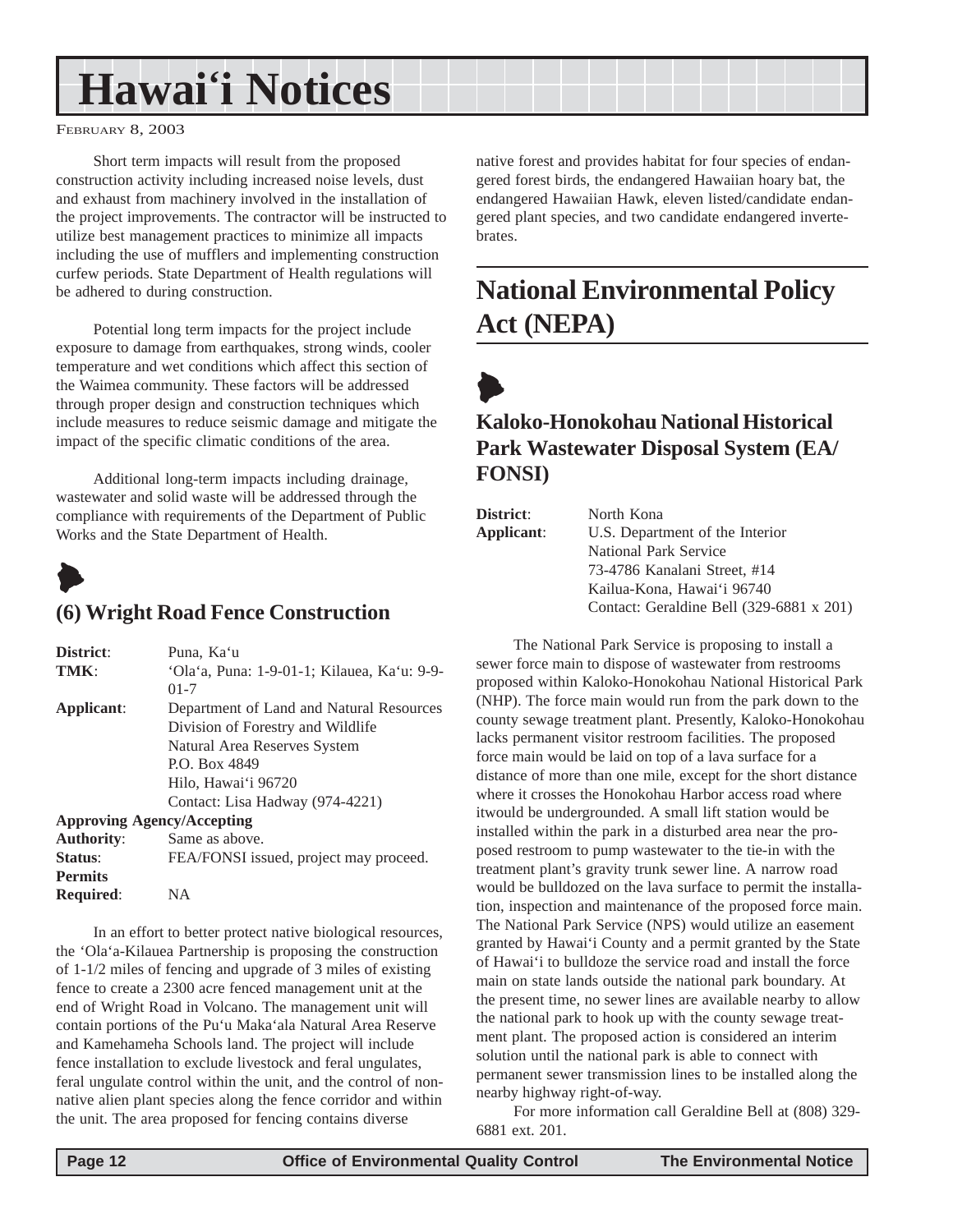FEBRUARY 8, 2003

## <span id="page-12-0"></span>**Previously Published Projects Pending Public Comments**

### **Draft Environmental Assessments**

### 6 **Wai'aha Production Well and Reservoir**

**Applicant**: County of Hawai'i Department of Water Supply 345 Kekuanaoa Street, Suite 20 Hilo, Hawai'i 96720 Contact: Milton Pavao (961-8050) **Approving Agency/Accepting**

**Authority**: Same as above. **Public Comment Deadline**: February 22, 2003

### **Draft Environmental Impact Statements**

### 6 **Kekaha Kai State Park**

**Applicant**: Department of Land and Natural Resources Division of State Parks 1151 Punchbowl Street, Suite 310 Honolulu, Hawai'i 96813

Contact: Daniel Quinn (587-0290)

#### **Approving Agency/Accepting**

**Authority**: Governor, State of Hawai'i c/o Office of Environmental Quality Control 235 S. Beretania Street, Suite 702 Honolulu, Hawai'i 96813

### **Public Comment**

**Deadline**: February 22, 2003 **NOTE**: Kekaha Kai State Park Development Report and EIS (PDF, 12.6MB); Kekaha Kai Appendices (PDF) can be viewed online at: www.state.hi.us/dlnr/dsp/dsp.html.

### 6 **Koa Timber Commercial Forestry Operations**

| Applicant:            | Koa Timber, Inc.                  |
|-----------------------|-----------------------------------|
|                       | 91-188 Kalaeloa Blyd.             |
|                       | Kapolei, Hawai'i 96707            |
|                       | Contact: Kyle Dong (682-5572)     |
|                       | <b>Approving Agency/Accepting</b> |
| <b>Authority:</b>     | Department of Land and Natural    |
|                       | P.O. Box 621                      |
|                       | Honolulu, Hawai'i 96809           |
|                       | Contact: Dawn Hegger (587-0380)   |
| <b>Public Comment</b> |                                   |
|                       |                                   |

**Deadline:** February 22, 2003



### **Notice of Extension of Public Review Period Theater High Altitude Area Defense (THAAD) Pacific Test Flights Environmental Assessment**

On behalf of the Missile Defense Agency, the THAAD Program Office announces the extension of the public review period for the THAAD Pacific Test Flights EA. The EA analyzes the environmental consequences of conducting test flights of the THAAD missile over the Pacific Ocean. The Proposed Action would involve THAAD interceptor missile launches and THAAD radar operation from a site at the Pacific Missile Range Facility (PMRF) located on the island of Kauai, Hawaii. An alternative to the Proposed Action would be use of the Ronald Reagan Ballistic Missile Defense Test Site (RTS) in the Republic of the Marshall Islands. A second alternative would involve a combination of some or all of the proposed activities described in the Proposed Action, test flights at PMRF, and some or all of the alternative actions at RTS. Up to 50 THAAD interceptor missiles and 50 target missiles could be launched over a 4-year period. The next phase of THAAD flight-testing is currently scheduled to begin in late fiscal year 2005 and would continue through at least fiscal year 2010.

The public comment period on the EA and draft Finding of No Significant Impact (FONSI) has been extended through 20 February 2003. Written comments, faxed comments, or a request for a copy of the EA and draft FONSI should be directed to: U.S. Army Space and Missile Defense Command, ATTN: Mr. Thomas Craven, SMDC-EN-V, P.O. Box 1500, Huntsville, AL 35807-3801, Fax: (256) 955-5074.

Comments will not be accepted through electronic mail. Interested parties can also review the EA and draft FONSI at the following locations or on the Internet at http://www.smdcen.us/pubdocs/

Lihue Regional Library Waimea Public Library Hawaii State Library Alele Public Library Grace Sherwood Lib. 4344 Hardy Street **P.O. Box 397** Hawaii & Pacific Section P.O. Box 629 P.O. Box 23 Lihue, HI 96766 Waimea, HI 96766 Document Unit Majuro, Marshall Kwajalein, Marshall 478 South King Street Islands 96960 Honolulu, HI 96813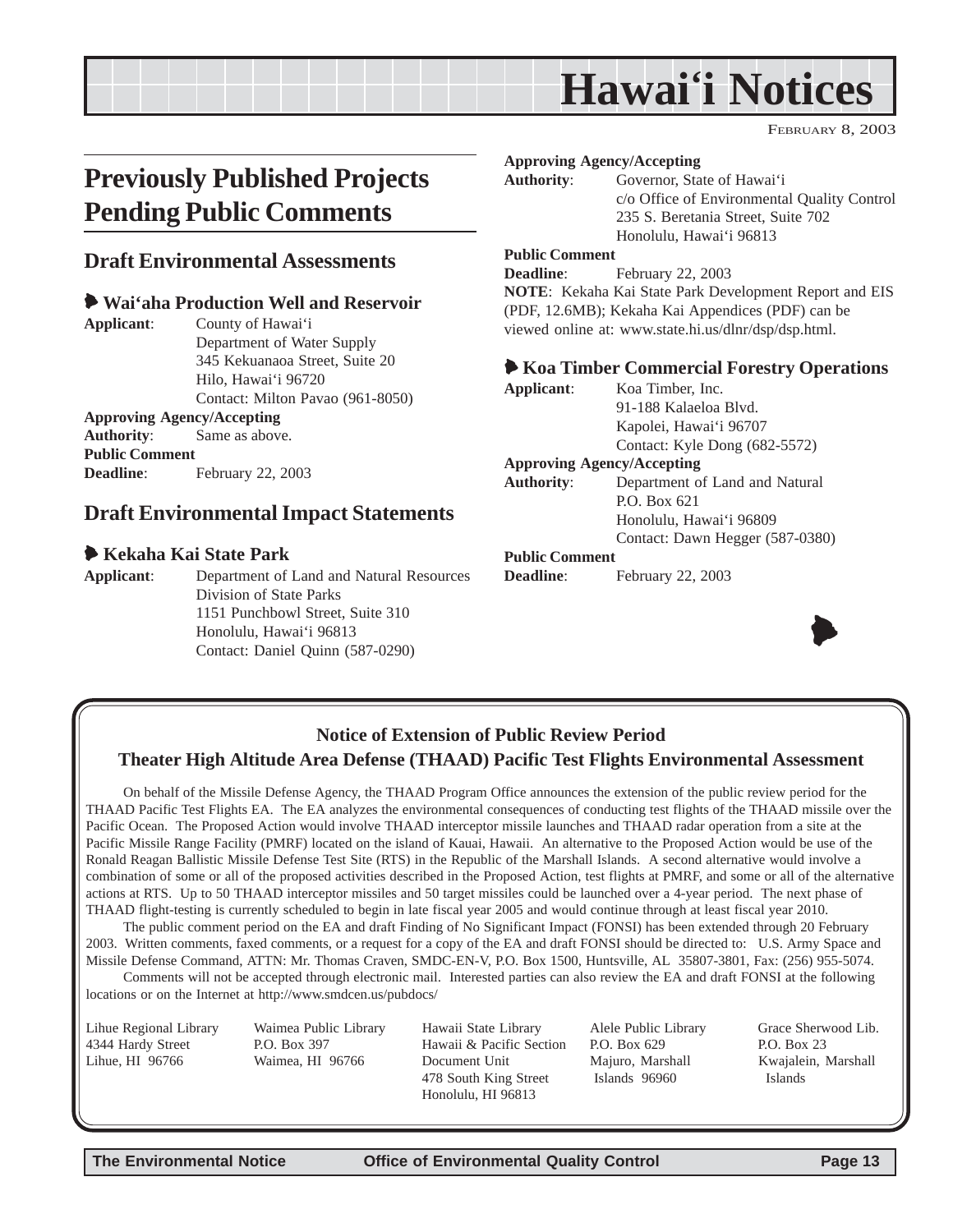## <span id="page-13-0"></span>**Shoreline Notices**

FEBRUARY 8, 2003

### **Shoreline Certification Applications**

Pursuant to § 13-222-12, HAR the following shoreline certification applications are available for inspection at the DLNR District Land Offices on Kauai, Hawaii and Maui and at Room 220, 1151 Punchbowl St., Honolulu, Oahu (Tel: 587-0414). All comments shall be submitted in writing to the State Land Surveyor, 1151 Punchbowl Street, Room 210, Honolulu, HI 96813 and postmarked no later than fifteen (15) calendar days from the date of the public notice of the application. If there are any questions, please call Nick Vaccaro at 587-0438.

| Case No. | Date    | Location                                                                                                                                                                                                                                                                              | Applicant                                                                              | Tax Map Key                      |
|----------|---------|---------------------------------------------------------------------------------------------------------------------------------------------------------------------------------------------------------------------------------------------------------------------------------------|----------------------------------------------------------------------------------------|----------------------------------|
| OA-910   | 1/21/03 | Lot 1009 of Land Court Application 242 (Map 128), land<br>situated at Puuloa, Ewa, Island of Oahu, Hawaii<br>Address: 91-495 Pupu Street<br>Purpose: Building Permit                                                                                                                  | Wesley T. Tengan, for<br>Bernie and Susan Watson                                       | $9-1-27:19$                      |
| OA-911   | 1/21/03 | Lot II of the Panahana Subdivision, land situated at<br>Panahana and Malae, Kaneohe, Island of Oahu, Hawaii<br><b>Address: Vacant</b><br><b>Purpose: Building Permits</b>                                                                                                             | R.M. Towill Corporation,<br>Inc., for James M. Keanu                                   | $4 - 4 - 07:11$                  |
| OA-912   | 1/21/03 | Lot 6 of the Haleaha Subdivision, land situated at Haleaha,<br>Koolauloa, Island of Oahu, Hawaii<br>Address: 53-509 Kamehameha Highway<br><b>Purpose: Building Permits</b>                                                                                                            | <b>Technical Field Data</b><br>Service, Inc., for Steven &<br><b>Susan Bissonnette</b> | $5-3-06:21$                      |
| OA-913   | 1/23/03 | Lot 26 and 27 of Land Court Application 1810 (Map 4),<br>land situated at Mokuleia, Waialua, Island of Oahu, Hawaii<br>Address: 86-663 and 86-665 Hoomana Place<br>Purpose: Building Permit                                                                                           | Towill, Shigeoka and<br>Associates, for Dave<br>Mitsunaga, etal                        | $6 - 8 - 10$ : 09 &<br>10        |
| MO-040-2 | 1/24/03 | Lot 124 of Land Court Application 632 (Map 11), land<br>situated at Kaunakakai, Molokai, Hawaii<br><b>Address: Vacant</b><br>Purpose: Building Permit                                                                                                                                 | AST Land Surveying, for<br>New Hope International<br><b>Ministries</b>                 | $5-3-06:28$                      |
| MA-279   | 1/27/03 | Lot 10 of the Mahinahina - Kai Subdivision, land situated<br>at Mahinahina 1, 2, and 3, Kaanapali, Lahaina, Island of<br>Maui, Hawaii<br>Address: 4077 Lower Honoapiilani Road<br>Purpose: Building Permit                                                                            | Tanaka Engineers, Inc.,<br>for Scott Shoemaker,<br>Trustee                             | $4 - 3 - 09:03$                  |
| HA-266   | 1/23/03 | Lots A, B, C-1, C-2, D and Areas 15-B, being portions of<br>R.P. 7844 and Land Commission Award 78, Apana 12 to<br>L. Kamehameha, land situated at Keauhou 2 <sup>nd</sup> , North<br>Kona, Island of Hawaii<br>Address: 127 and 128 Ehukai Street<br><b>Purpose: Building Permit</b> | Towill, Shigeoka and<br>Associates, for Koa<br>Investors, LLC                          | 7-8-10:38 and<br>$7 - 8 - 12:58$ |
| OA-914   | 1/31/03 | Portion of Lot 2697, as shown on Map 274 of Land Court<br>Application 1069, land situated at Honouliuli, Ewa, Island<br>of Oahu, Hawaii<br>Address: 91-101 Papipi Road<br>Purpose Park Improvements                                                                                   | ControlPoint Surveying,<br>Inc. for City and County<br>of Honolulu                     | $9-1-12:25$                      |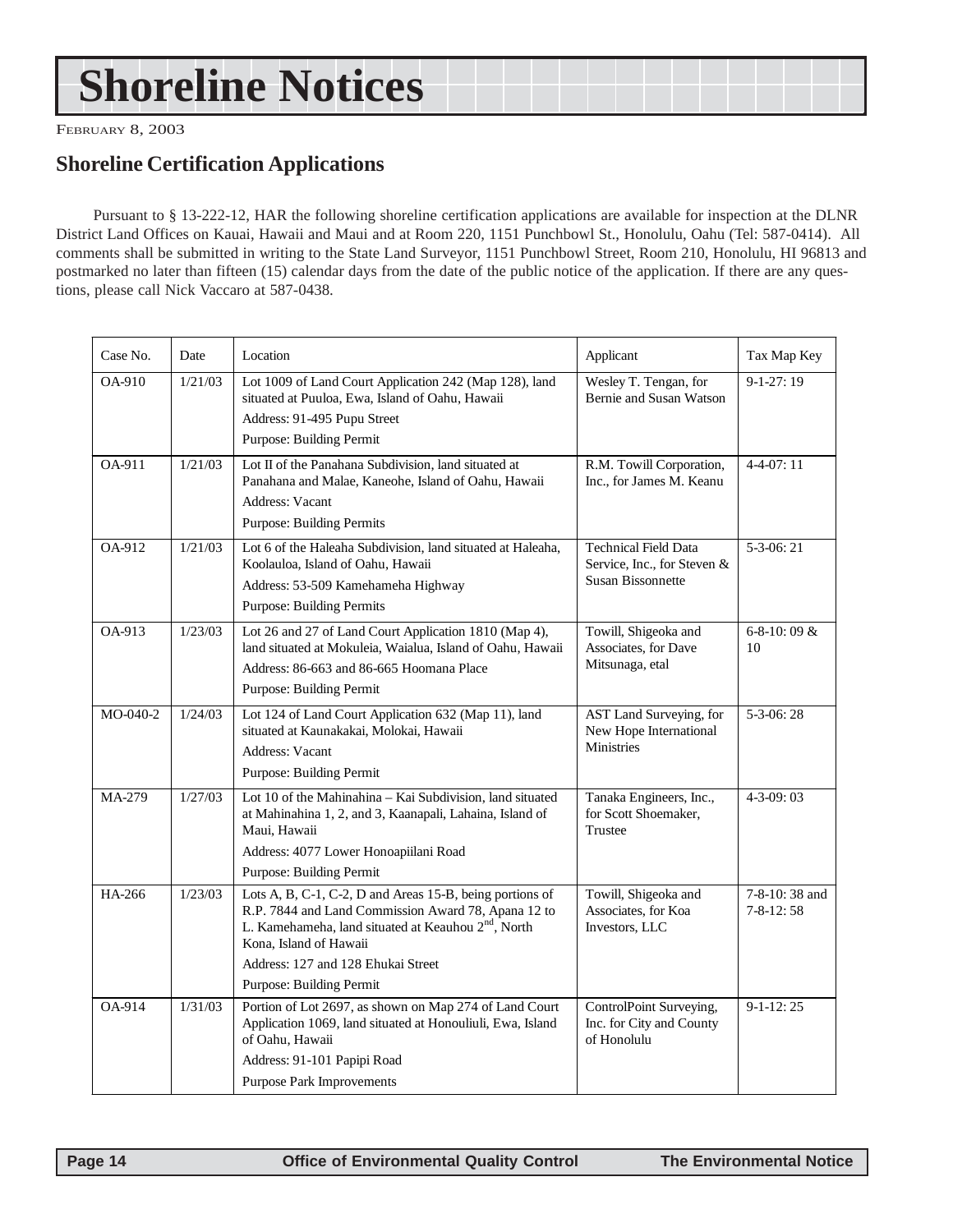## <span id="page-14-0"></span>**Shoreline Notices**

FEBRUARY 8, 2003

### **Shoreline Certifications and Rejections**

Pursuant to §13-222-26, HAR the following shorelines have been certified or rejected by the DLNR. A person may appeal a certification or rejection to the BLNR, 1151 Punchbowl Street, Room 220, Honolulu, HI 96813, by requesting in writing a contested case hearing no later than twenty (20) calendar days from the date of public notice of certification or rejection.

| Case No. | Date                 | Location                                                                                                                                                                                                                         | Applicant                                                      | Tax Map<br>Key        |
|----------|----------------------|----------------------------------------------------------------------------------------------------------------------------------------------------------------------------------------------------------------------------------|----------------------------------------------------------------|-----------------------|
| OA-897   | 1/09/03<br>Certified | Lot 290 of Land Court Application 1052 (Map 7), land situated<br>at Makaha, Waianae, Island of Oahu, Hawaii<br>Address: 84-275 Makau Street<br><b>Purpose: Building Permit</b>                                                   | Wesley T. Tengan, for<br>Ayman EL-<br>Dakhakhni                | $8-4-09:15$           |
| OA-901   | 1/09/03<br>Certified | Lot 1061 of Land Court Application 677 (Map 253), land<br>situated at Kaneohe, Koolaupoko, Island of Oahu, Hawaii<br>Address: 608 Kaimalino Place<br>Purpose: Building Permit                                                    | Wesley T. Tengan, for<br>Thomas William<br>Coulson, etal       | $4 - 4 - 39:23$       |
| OA-828-2 | 1/09/03<br>Certified | Lot 324 of Land Court Application 616 (Map 48), land situated<br>at Kailua, Koolaupoko, Island of Oahu, Hawaii<br>Address: 1318 Mokulua Drive<br>Purpose: Building Permit                                                        | Wesley T. Tengan, for<br>Elizabeth Grossman                    | $4-3-04:76$           |
| OA-902   | 1/09/03<br>Certified | Lot 11-A of Land Court Application 616 (Map 29), land<br>situated at Kailua, Koolaupoko, Island of Oahu, Hawaii<br>Address: 1310-A Mokulua Drive<br>Purpose: Building Permit                                                     | Wesley T. Tengan, for<br>Benjamin and Nancy<br>Carpenter       | $4 - 3 - 04$ : 98     |
| OA-128-2 | 1/09/03<br>Certified | Lot 179 of Land Court Application 1095 (Map 15), land<br>situated at Kaunala, Koolauloa. Island of Oahu, Hawaii<br>Address: 58-009 Makanale Street<br>Purpose: Building Permit                                                   | Jamie F.<br>Alimboyoguen, for<br>Tom Coulson                   | $5 - 8 - 03$ : 10     |
| $OA-904$ | 1/27/03<br>Certified | Lot 718 of Land Court Application 1089 (Map 78), land<br>situated at Kamananui, Waialua, Island of Oahu, Hawaii<br>Address: 67-326 Kaiea Place<br>Purpose: Building Permit                                                       | DJNS Surveying and<br>Mapping, Inc., for Joe<br>Card           | $6 - 7 - 13$ : 23     |
| HA-174-2 | 1/27/03<br>Certified | Lot 2-A, being a portion of Royal Patent 2237, Land<br>Commission Award 8518-B, Apana 1 to Kanehoa, land situated<br>at Ouli, South Kohala, Island of Hawaii, Hawaii<br>Address: Not assigned<br><b>Purpose: Building Permit</b> | Wes Thomas<br>Associates, for Hale O<br>Aloha, LLC             | $6 - 2 - 02$ : 24     |
| HA-265   | 1/27/03<br>Certified | Lot 7 of "49 Black Sand Beach" File Plan 2246, land situated at<br>Anaehoomalu, South Kohala, Island of Hawaii, Hawaii<br>Address: 68-1086 Honokaope Place<br>Purpose: Building Permit                                           | R. M. Towill<br>Corporation, for Lake-<br>Island Holdings, LLC | $6 - 8 - 033$ :<br>07 |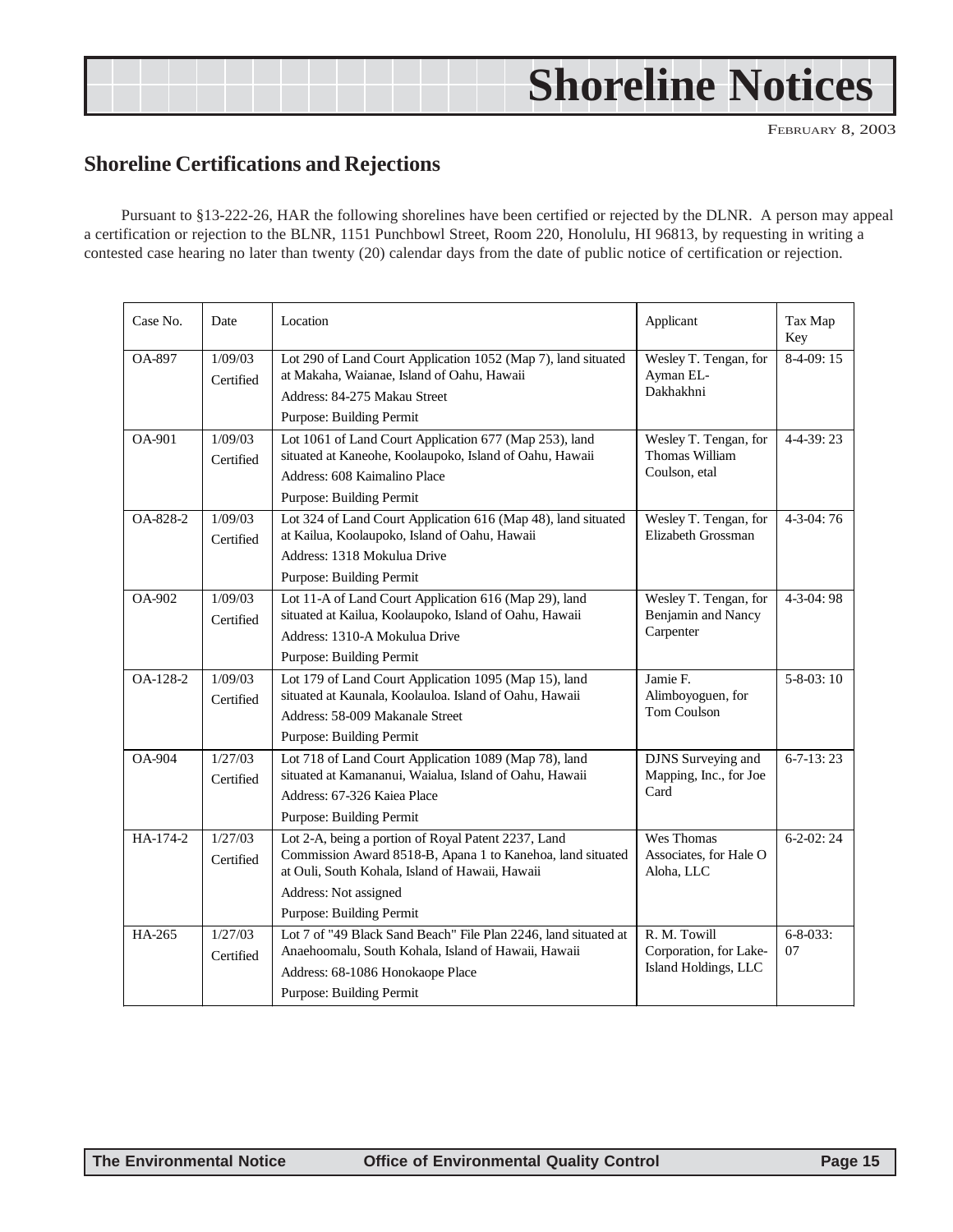## **Pollution Control Permit Applications**

FEBRUARY 8, 2003

## **Department of Health Permits**

The following is a list of some pollution control permits currently being reviewed by the State Department of Health. For more information about any of the listed permits, please contact the appropriate branch or office of the Environmental Management Division at 919 Ala Moana Boulevard, Honolulu.

### **Clean Air Branch**

| <b>Branch</b><br>Permit Type                                       | Applicant & Permit<br><b>Number</b>                        | Project Location                                                            | Pertinent<br>Date           | Proposed Use                                       |
|--------------------------------------------------------------------|------------------------------------------------------------|-----------------------------------------------------------------------------|-----------------------------|----------------------------------------------------|
| Clean Air Branch,<br>586-4200,<br>Noncovered<br>Source Permit      | <b>Cyanotech Corporation</b><br>NSP 0291-02-N<br>(Renewal) | 73-4460 Queen<br>Kaahumanu Hwy.,<br>Kailua-Kona, Hawaii                     | Issued:<br>1/16/03          | Two (2) 235 kW<br>Diesel Engine<br>Generators      |
| Clean Air Branch,<br>586-4200,<br>Noncovered<br>Source Permit      | Yamada & Sons, Inc.<br>NSP 0530-01-N                       | Hilo Quarry Site, UTM<br>Coordinates:<br>284,644 E;<br>2,180,185 N (NAD-83) | Issued:<br>1/23/03          | 150 cy/hr Concrete<br><b>Batch Plant</b>           |
| Clean Air Branch,<br>586-4200, Covered<br>Source Permit            | <b>ConocoPhillips</b><br>Company<br>CSP 0202-01-C          | 411 Pacific Street,<br>Honolulu, Oahu                                       | Comments<br>Due:<br>2/28/03 | Honolulu Petroleum<br><b>Bulk Loading Terminal</b> |
| Clean Air Branch,<br>586-4200, Covered<br>Source General<br>Permit | Dry Cleaning Facilities<br>CSP 0093-CG                     | Within the State of<br>Hawaii                                               | Comments<br>Due:<br>3/5/03  | Small Area Source<br>Dry Cleaning Facility         |
| Clean Air Branch,<br>586-4200, Covered<br>Source General<br>Permit | Dry Cleaning Facilities<br>CSP 0094-CG                     | Within the State of<br>Hawaii                                               | Comments<br>Due:<br>3/5/03  | Large Area Source<br>Dry Cleaning Facility         |

### **Solid & Hazardous Waste Branch**

| Permit Type<br><b>Branch</b>                                             | Applicant & Application<br><b>Number</b>                                | <b>Project Location</b>                                     | <b>Pertinent Date</b>                  | Proposed Use                                                                |
|--------------------------------------------------------------------------|-------------------------------------------------------------------------|-------------------------------------------------------------|----------------------------------------|-----------------------------------------------------------------------------|
| Solid and Hazardous<br>Waste Branch Solid<br>Waste Permit Renewal        | Waste Management of Hawaii /<br>City & County of Honolulu<br>LF-0054-02 | 92-460 Farrington Hwy.,<br>Kapolei, HI 96707                | Application<br>Received:<br>12/19/2002 | Waimanalo Gulch Municipal Solid<br>Waste Landfill Expansion                 |
| Solid and Hazardous<br>Waste Branch Solid<br><b>Waste Permit Renewal</b> | Marine Corps Base Hawaii<br>LF-0052-02                                  | Mokapu Peninsula<br>Marine Corps Base<br>Hawaii Kaneohe Bay | Comments Due:<br>2/24/03               | Draft renewal permit for the opertion<br>of a Solid Waste Sanitary Landfill |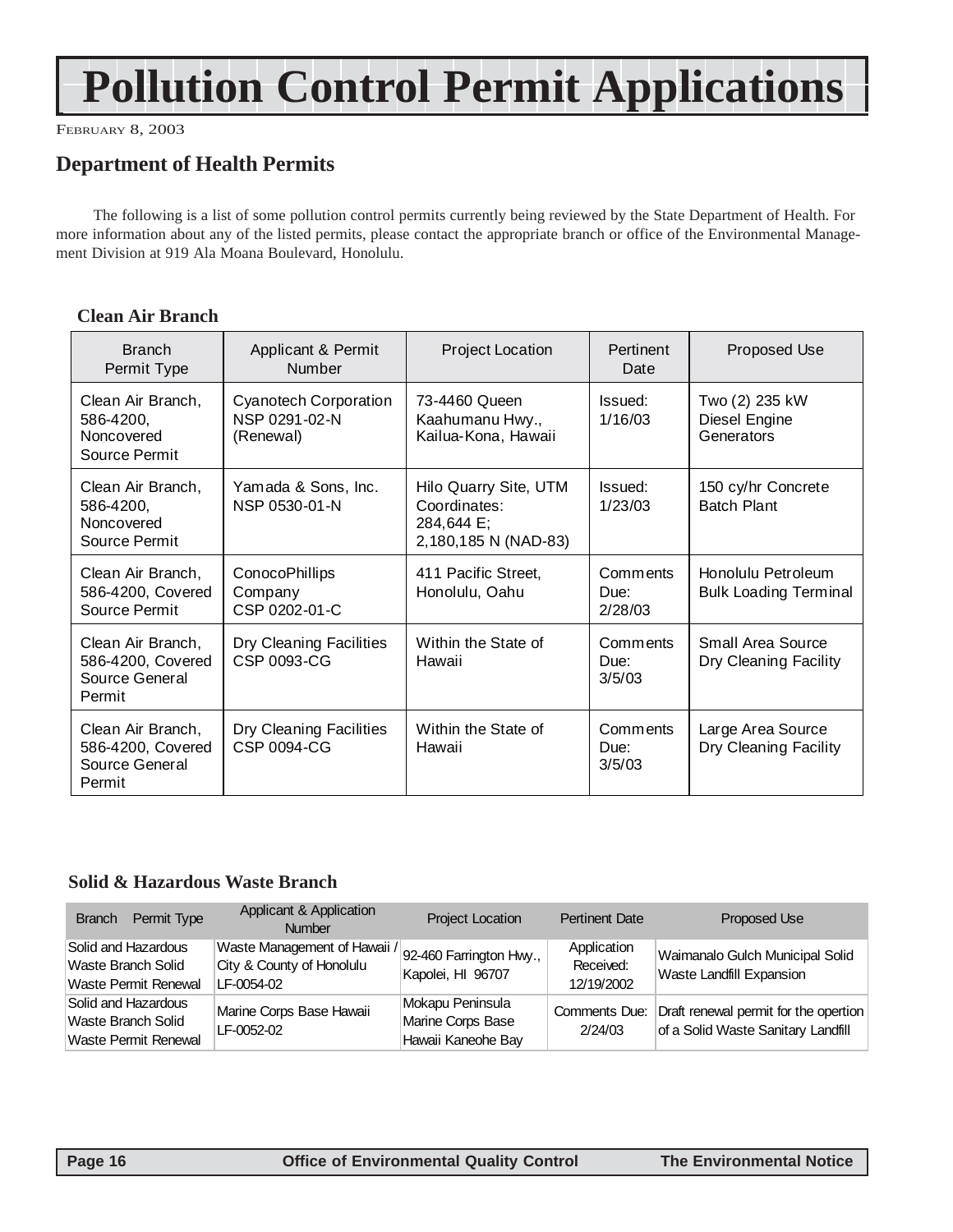<span id="page-16-0"></span>

### **Special Management Area Documents (Chapter 25, Revised Ordinances of Honolulu)**

Since SMA-only (Chapter 25, ROH) documents do not trigger the EIS law as articulated in Chapter 343, Hawaii Revised Statutes, effective September 1, 2001 OEQC will no longer review these documents for completeness or adequacy. However, OEQC will continue to provide notice of these projects as a public service. Questions regarding the adequacy, completeness and availability of these documents should be addressed directly to the county contact listed below.

### **1. Replacement of Two Existing Buildings with A Retail Establishment and Parking Structure in Waimalu**

The proposed action involves the replacement of two existing buildings (50,250 square feet and 29,366 square feet) and other smaller structures located on a 3.278-acre parcel of land with an approximate 50,000-square foot, 2-story (60-feet high) retail establishment, and a 2-level parking structure and surface parking for 291 cars. A pedestrian walkway will allow people to cross an access/utility easement to get to the store. The proposed retail establishment will employ about 100 to 120 persons and will operate daily from 10:00 a.m. to 9:00 p.m. No significant adverse impacts are anticipated to result from the project. Localized impact to air, water quality, and noise may occur during construction.

The site is zoned I-2 Intensive Industrial District. Retail establishments are not permitted in the I-2 District. However, the applicant intends to request a zone change to either IMX-1 Industrial-Commercial Mixed Use District or B-2 Community Business District upon completion of the environmental review process.

Please direct questions and written comments to Mr. Jeff Lee, City and County of Honolulu, Department of Planning and Permitting, 650 S. King Street, 7th Floor, Honolulu, Hawaii 96813, phone: 527-6274.

### **1.** Chevron Acid Pump Tank Replacement

The proposed action is the replacement during the planned shutdown of two existing tanks, called acid pump tanks, within a portion of the refinery situated within the SMA and identified as the Acid Manufacturing Plant. The existing tanks are each approximately seven feet tall and have a diameter of nine feet. Each existing tank has the capacity of approximately 100 barrels. The replacement tanks will each have the same dimensions and capacity.

Please direct questions and written comments to Ms. Ardis Shaw-Kim, City and County of Honolulu, Department of Planning and Permitting, 650 S. King Street, 7th Floor, Honolulu, Hawaii 96813, phone: 527-5349

### **Federal Consistency Reviews**

The Hawaii Coastal Zone Management (CZM) Program has received the following federal actions to review for consistency with the CZM objectives and policies in Chapter 205A, Hawaii Revised Statutes. This public notice is being provided in accordance with section 306(d)(14) of the National Coastal Zone Management Act of 1972, as amended. For general information about CZM federal consistency please call John Nakagawa with the Hawaii CZM Program at 587-2878. For neighboring islands use the following toll free numbers: Lanai & Molokai: 468-4644 x72878, Kauai: 274-3141 x72878, Maui: 984-2400 x72878 or Hawaii: 974-4000 x72878.

For specific information or questions about an action listed below please contact the CZM staff person identified for each action. Federally mandated deadlines require that comments be received by the date specified for each CZM consistency review and can be mailed to: Director, Office of Planning, Dept. of Business, Economic Development and

Tourism, P.O. Box 2359, Honolulu, Hawaii 96804. Or, fax comments to the Hawaii CZM Program at 587-2899.

## **4. Remove Abandoned Cast Iron Pipe from Near Shore Waters, Ewa Beach, Oahu**

|                                                     | <b>Applicant:</b> Richard S. Shipp<br><b>Federal Action:</b> Department of the Army Permit<br>(200300218) |  |  |  |
|-----------------------------------------------------|-----------------------------------------------------------------------------------------------------------|--|--|--|
| <b>Federal Agency: U.S. Army Corps of Engineers</b> |                                                                                                           |  |  |  |
|                                                     | Contact: Bill Lennan, 438-6986                                                                            |  |  |  |
| <b>Location:</b>                                    | Offshore of Ewa Beach Road                                                                                |  |  |  |
|                                                     | CZM Contact: John Nakagawa, 587-2878                                                                      |  |  |  |
| <b>Proposed Action:</b>                             |                                                                                                           |  |  |  |
| Remove an abandoned and corroded cast iron sewer    |                                                                                                           |  |  |  |
| pipe from near shore waters at Ewa Beach.           |                                                                                                           |  |  |  |

**Comments Due**: February 21, 2003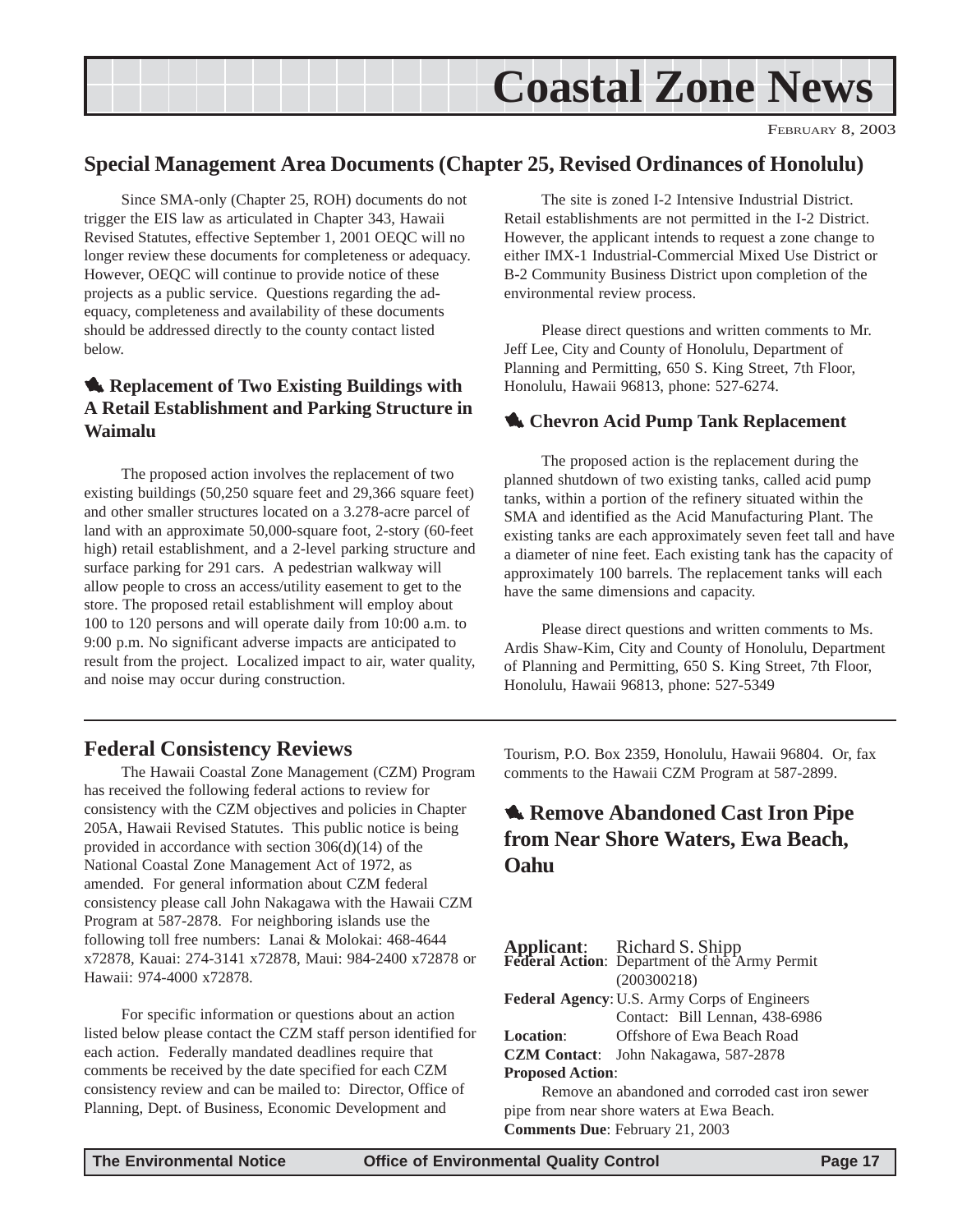## <span id="page-17-0"></span>**Coastal Zone News**

FEBRUARY 8, 2003

### **Special Management Area (SMA) Minor Permits**

Pursuant to Hawai'i Revised Statute (HRS) 205A-30, the following is a list of SMA Minor permits that have been approved or are pending by the respective county/state agency. For more information about any of the listed permits, please contact the appropriate county/state Planning Department. City & County of Honolulu (523-4131); Hawai'i County (961-8288); Kaua'i County (241-6677); Maui County (270-7735); Kakaako (587-2878).

| Location (TMK)         | <b>Description (File No.)</b>                                      | Applicant/Agent                  |  |
|------------------------|--------------------------------------------------------------------|----------------------------------|--|
| Honolulu: (4-7-13: 24) | Gravel roadway - \$30,000 (2002/SMA-58)                            | Emaleti T. Suguturaga            |  |
| Honolulu: (9-8-3: 32)  | Parking garage - \$40,000 (2003/SMA-2)                             | Melvin Izumi / Gerald Tokuno     |  |
| Honolulu: $(3-1-32:8,$ | Colony Surf Trellis - \$35,000 (2003/SMA-4)                        | Colony Surf Ltd. / Analytical    |  |
| 10, 11, 12)            |                                                                    | Planning Consultants, Inc.       |  |
| Kauai: (5-8-9: 34)     | Storage shed $(SMA < M > 2003-22)$                                 | Darin Depasquale                 |  |
| Maui: (3-9-42: 28      | Cottage (SM2-20030009)                                             | Christine Moschette              |  |
| Maui: (3-9-48: 77)     | Recreation room & 2 bedrooms (SM2-20030010)                        | Mario Ordonez                    |  |
| Maui: (3-8-5: 25)      | Underground barrier (SM2-20030011)                                 | Maui Electric Company, Ltd.      |  |
| Maui: (4-3-5: 29: 22)  | Deck extension (SM2-20030013)                                      | Gordon & Kathryn Krekow          |  |
| Maui: $(2-9-11:3-5)$   | Private driveway (SM2-20030014)                                    | Wayne Arakaki                    |  |
| Maui: (3-9-20: 28)     | Roof (SMX-20030009)                                                | King Rimbach                     |  |
| Maui: (1-2-3: 20)      | 1 <sup>st</sup> farm dwelling, garage & balcony (SMX-<br>20030011) | Anthony Dickison                 |  |
| Maui: (3-9-55: 48)     | Retaining wall (SMX-20030013)                                      | Victor Fontanilla                |  |
| Maui: $(4-3-16:8)$     | Dwelling & garage $(SMX - 20030014)$                               | Randall Ramelb                   |  |
| Maui: (3-9-17: 61)     | Addition (SMX-20030016)                                            | Nicholas Wagner                  |  |
| Maui: $(2-1-8: 65)$    | Enclose covered bedroom lanai (SMX-20030016)                       | Joseph G. Schumb, Jr.            |  |
| Maui: (3-9-2: 101)     | Wetland enhancement (SMX-20030018)                                 | James Stinson                    |  |
| Maui: $(3-9-18:1)$     | Single-family dwelling (SMX-20030019)                              | David Blanton                    |  |
| Maui: $(2-1-6:15)$     | Single-family residence (SMX-20030021)                             | Kenneth Boskoff                  |  |
| Maui: $(4-6-12:1)$     | Convert storage to dwelling (SMX-20030022)                         | Gavyn Ramos, Sr.                 |  |
| Maui: $(2-7-4:28)$     | Swimming pool (SMX-20030023)                                       | Julie Smith                      |  |
| Maui: $(2-9-1:5)$      | Swimming pool (SMX-20030024)                                       | Julie Smith                      |  |
| Maui: (2-2-1-23: 6:32  | Interior renovations (SMX-20030026)                                | Graham-Con. & Associates         |  |
| Maui: (3-8-77: 3: 4)   | Trellis addition (SMX-20030027)                                    | <b>Bryan Timothy Stark</b>       |  |
| Maui: $(4-6-3:4)$      | Single-family dwelling (SMX-20030028)                              | Albert Burkhalter                |  |
| Maui: (3-9-29: 71)     | Bailey residential carport (SMX-20030029)                          | <b>Brian Bailey</b>              |  |
| Maui: $(3-9-44:30)$    | Guest cottage (SMX-20030031)                                       | Rene Dela Cruz                   |  |
| Maui: (3-9-37: 66)     | Addition (SMX-20030032)                                            | James Turturici                  |  |
| Maui: (4-5-4: 35)      | Addition (SMX-20030033)                                            | Franco James                     |  |
| Maui: (4-3-5: 29)      | Deck extension (SMX-20030034)                                      | William Gazecki                  |  |
| Maui: $(3-8-14:16)$    | Replace access sidewalk (SMX-20030035)                             | Maui Dept. of Parks & Recreation |  |
| Maui: (3-9-2: 83)      | Commercial re-roof (SMX-20030036)                                  | Certified Construction, Inc.     |  |
| Maui: $(2-9-1:5)$      | Addition (SMX-20030038)                                            | John & Rita Slover               |  |
| Maui: (3-2-13: 29)     | Retrofit & upgrade existing irrigation (SMX-<br>20030039)          | Department of Parks & Recreation |  |
| Maui: $(2-1-27:14)$    | Swimming pool (SMX-20030040)                                       | Peter Lord                       |  |
| Maui: (3-9-5: 13)      | Open deck (SMX-20030041)                                           | Nick Wagner                      |  |
| Maui: (4-3-5: 29: 4)   | Deck extension & repair (SMX-20030042)                             | John Nelson                      |  |
| Maui: $(2-1-10: 8)$    | Privacy wall addition (SMX-20030043)                               | Bradford L. Lung                 |  |
| Maui: (3-9-12: 34)     | Storage shed (SMX-20030044)                                        | Susan Kuwada                     |  |
| Maui: (1-3-9: 83)      | Install pole $(SMX-20030045)$                                      | Malcolm Hickman                  |  |
| Maui: (2-9-7: 22)      | 32,000 gallon water tank (SMX-20030046)                            | Leonard W. Keith                 |  |
| Maui: (2-9-7: 74)      | 32,000 gallon water tank (SMX-20030047)                            | Leonard W. Keith                 |  |